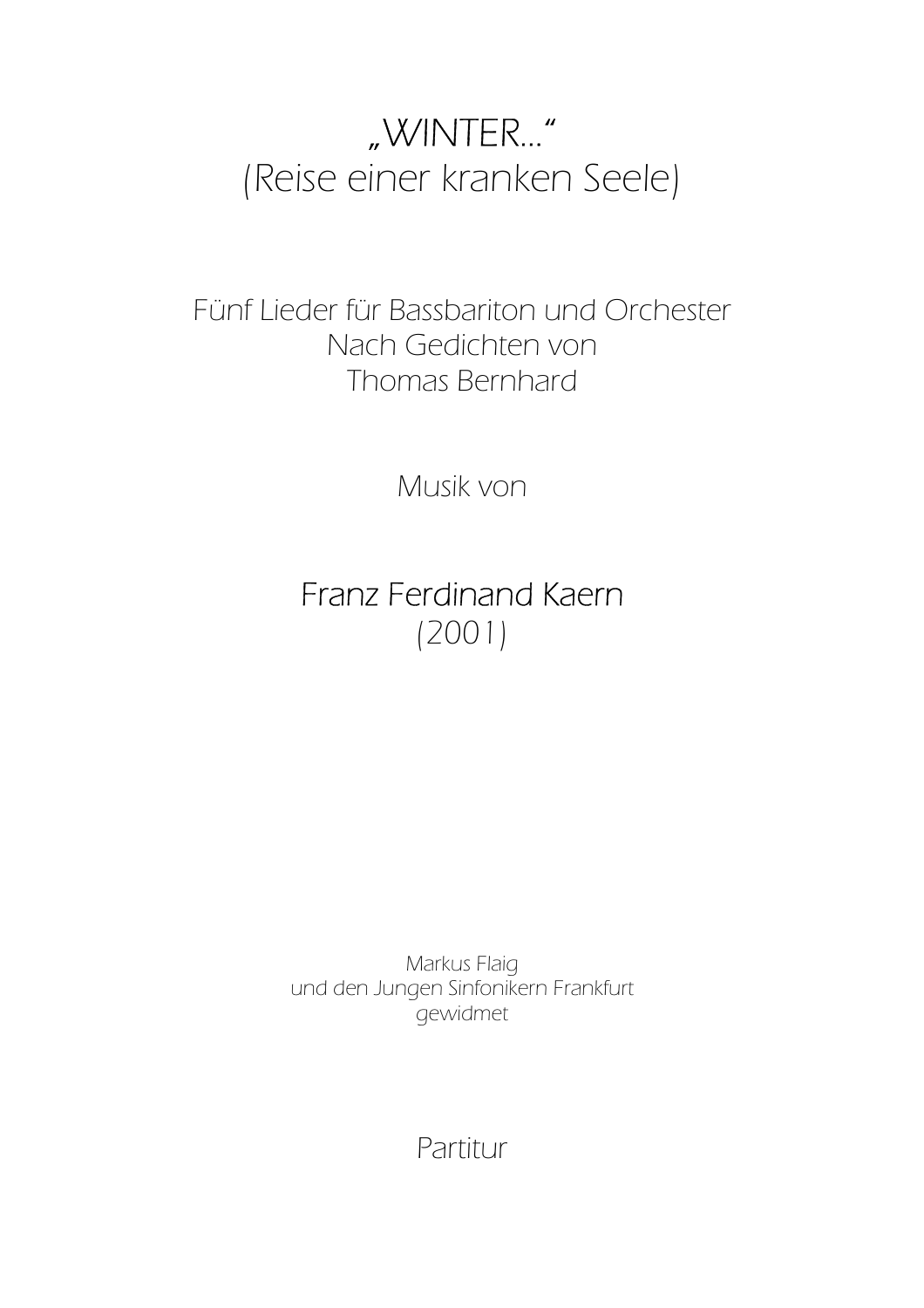### Inhalt:

| I. Sommerregen               | S <sub>1</sub> |
|------------------------------|----------------|
| II. Was werde ich tun?       | S.17           |
| III. Mein Tod kommt bald     | S. 23          |
| IV. Unmerklich weht der Wind | S.76           |
| V. O Herr                    | S 36           |

# Besetzung:

Bassbariton Solo

2 Flöten 2 Oboen (2. auch Englischhorn) 2 Klarinetten in B 2 Fagotte

2 Hörner in F (in Nr. III Solo 1. Horn)

Große Trommel (mit weichen, mittleren und harten Filzschlägeln)

Streicher (Violine I/II, Viola, Violoncello Solo in Nr. I, Violoncello, Kontrabass)

# Aufführungsdauer: ca 25 Minuten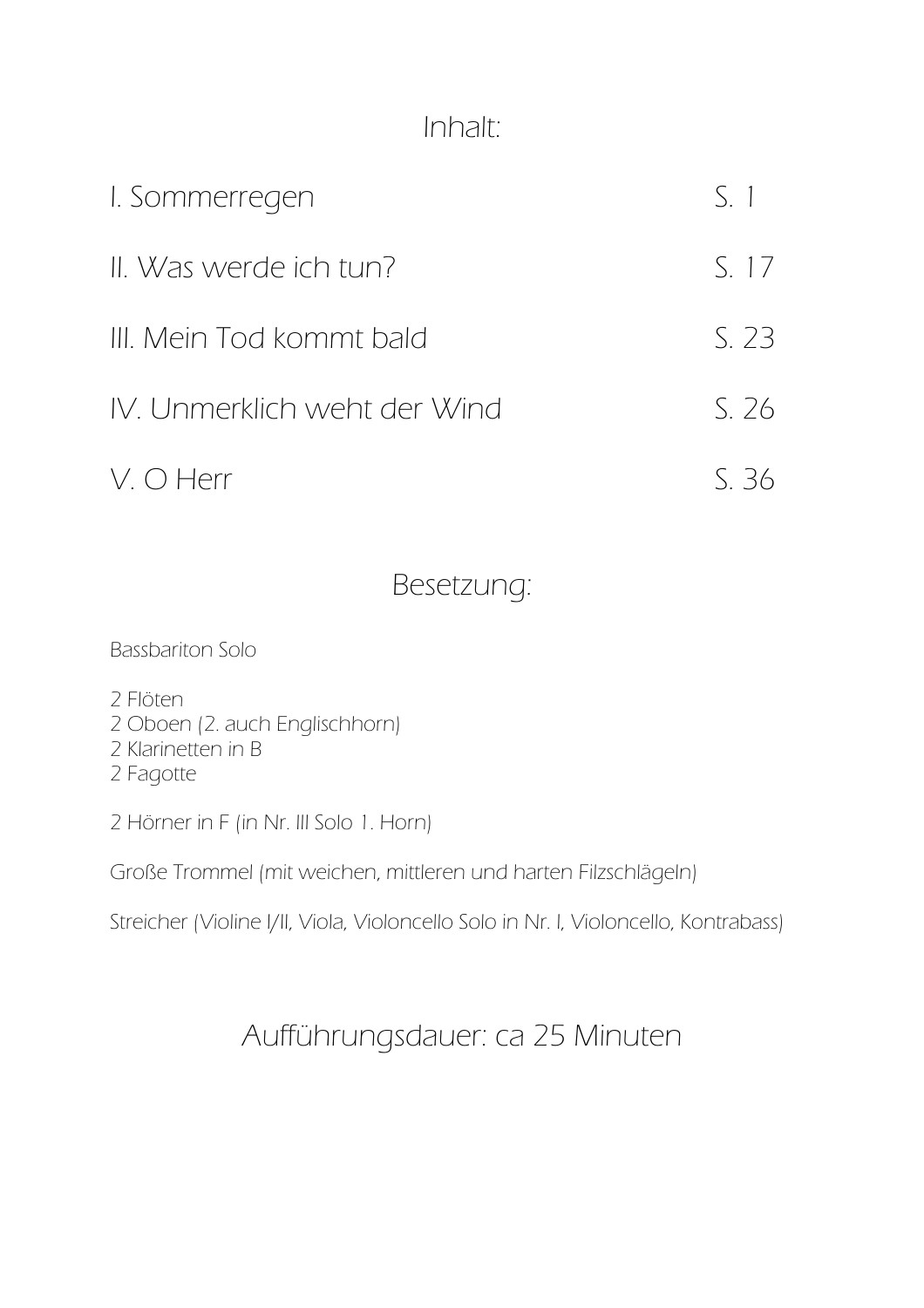#### fünf Lieder nach Gedichten von Thomas Bernhard für Bassbariton und Orchester "Winter..." (Reise einer kranken Seele) *für Markus Flaig und die Jungen Sinfoniker Frankfurt*





 $\boldsymbol{z}$ 

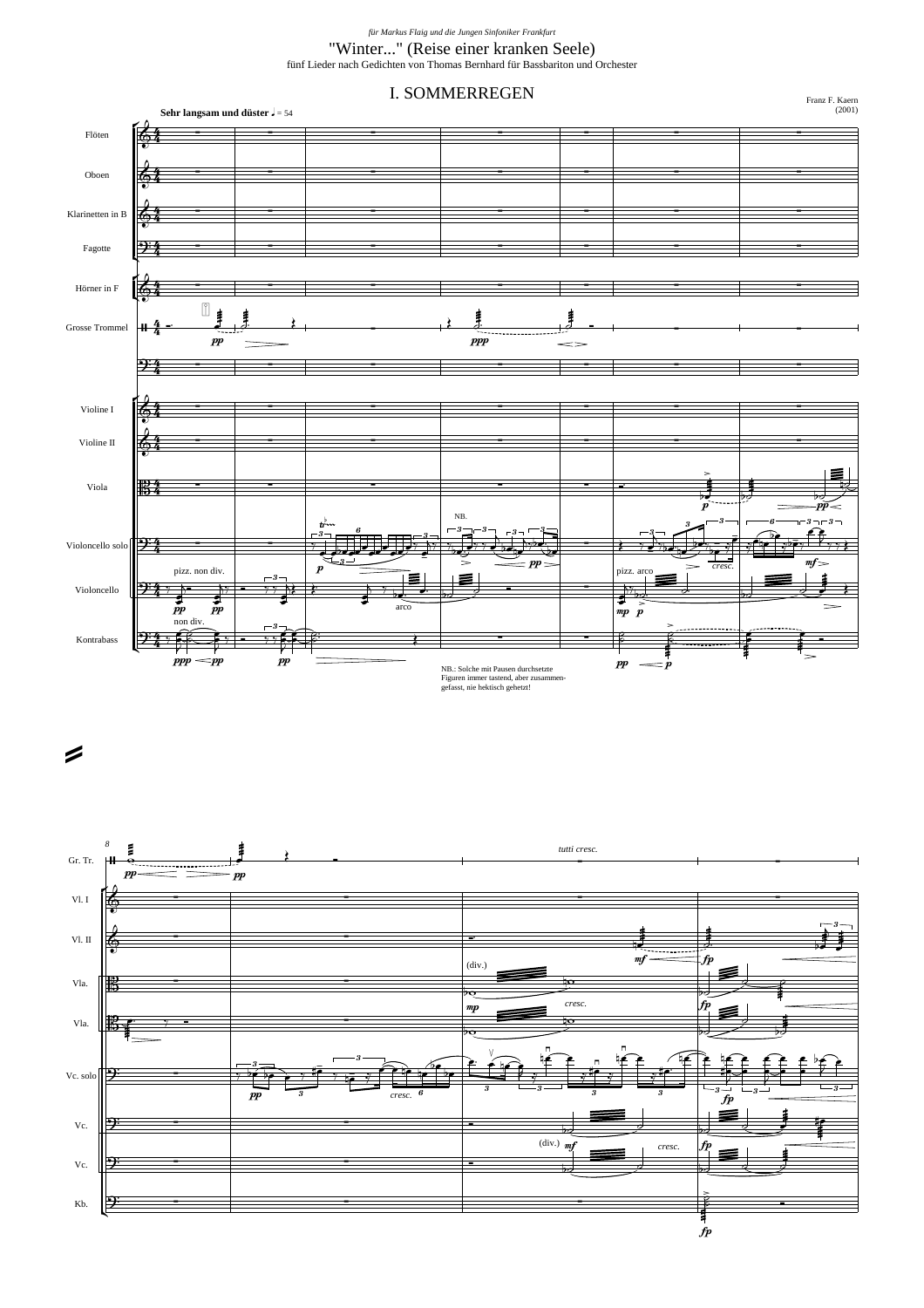



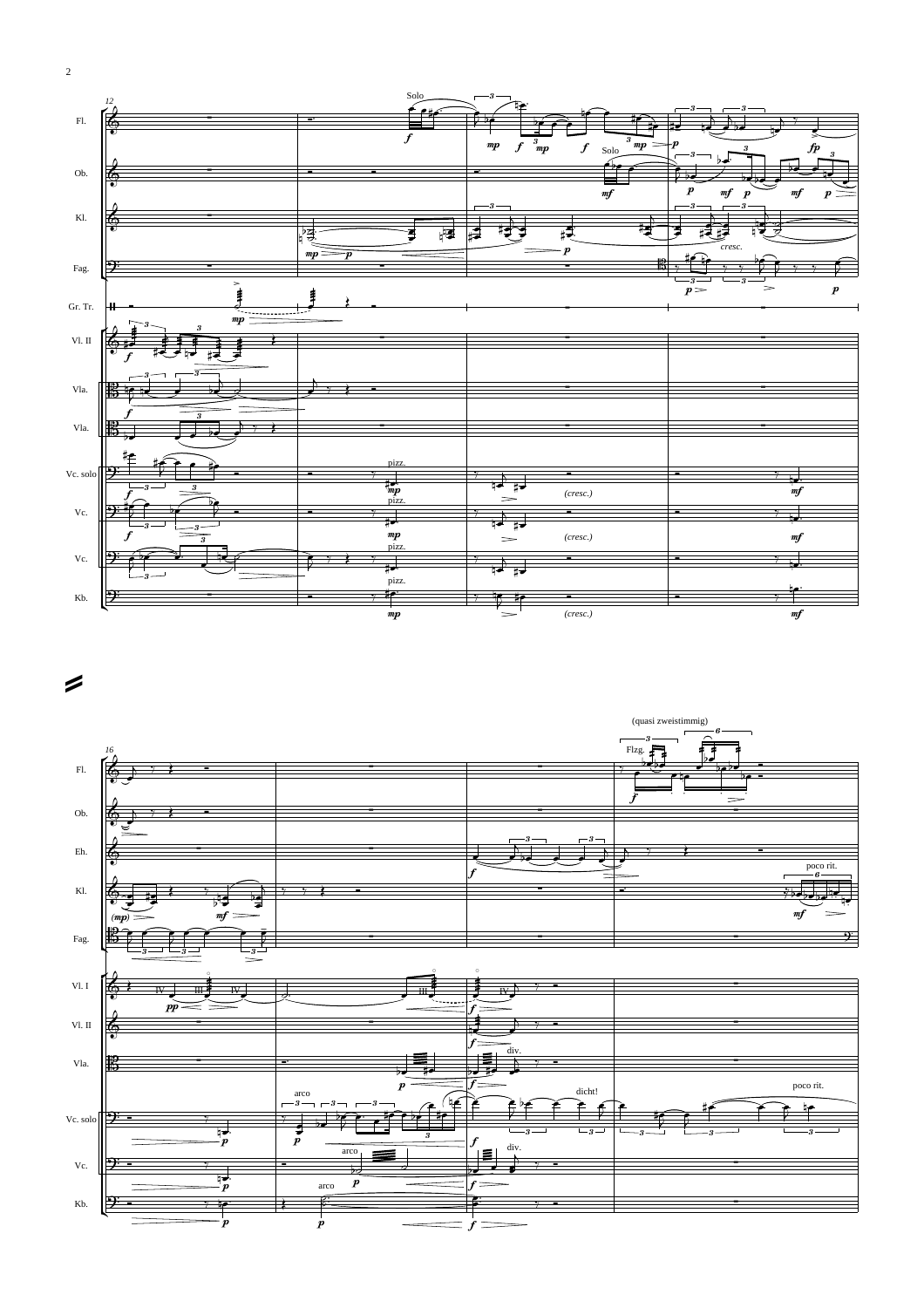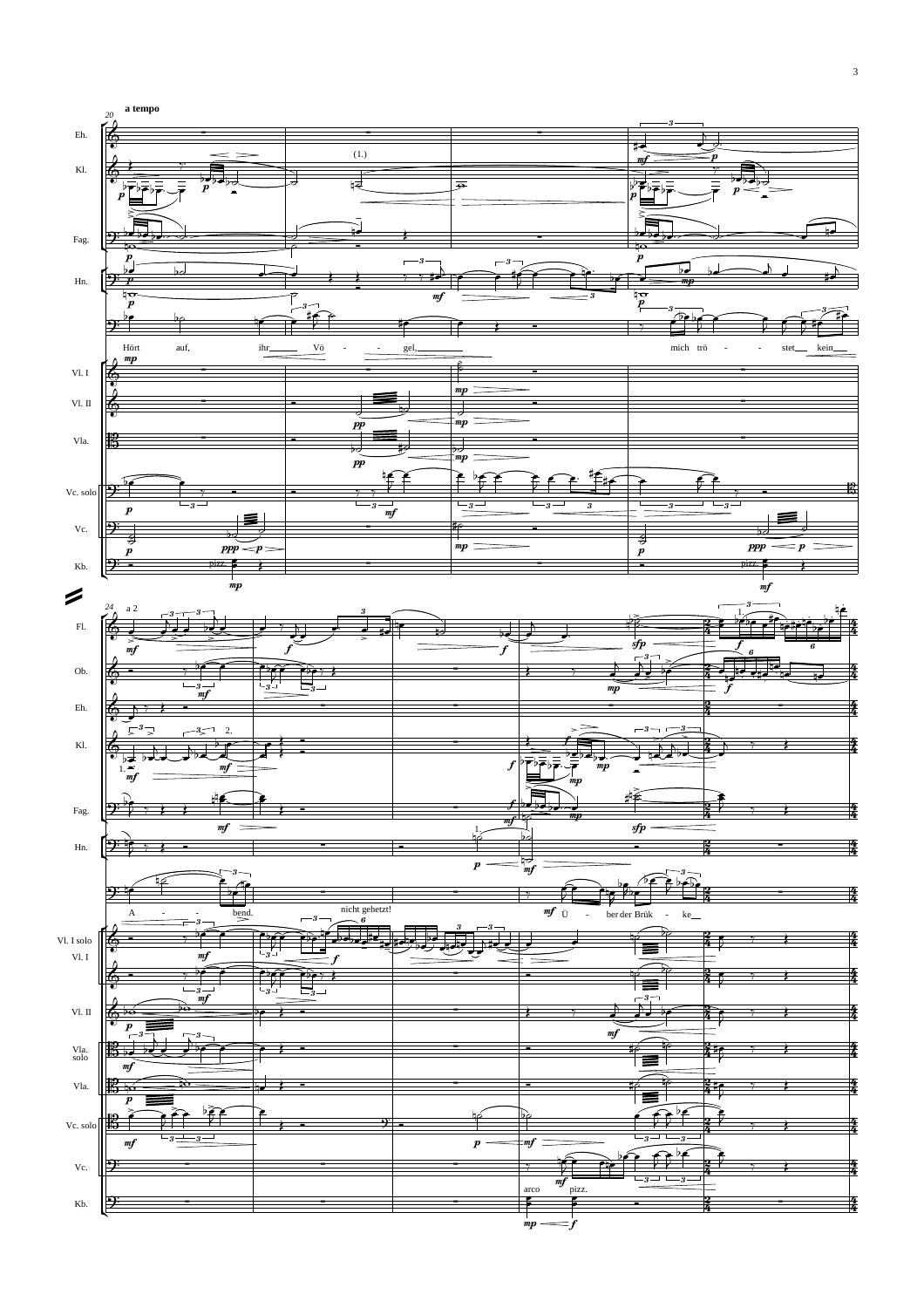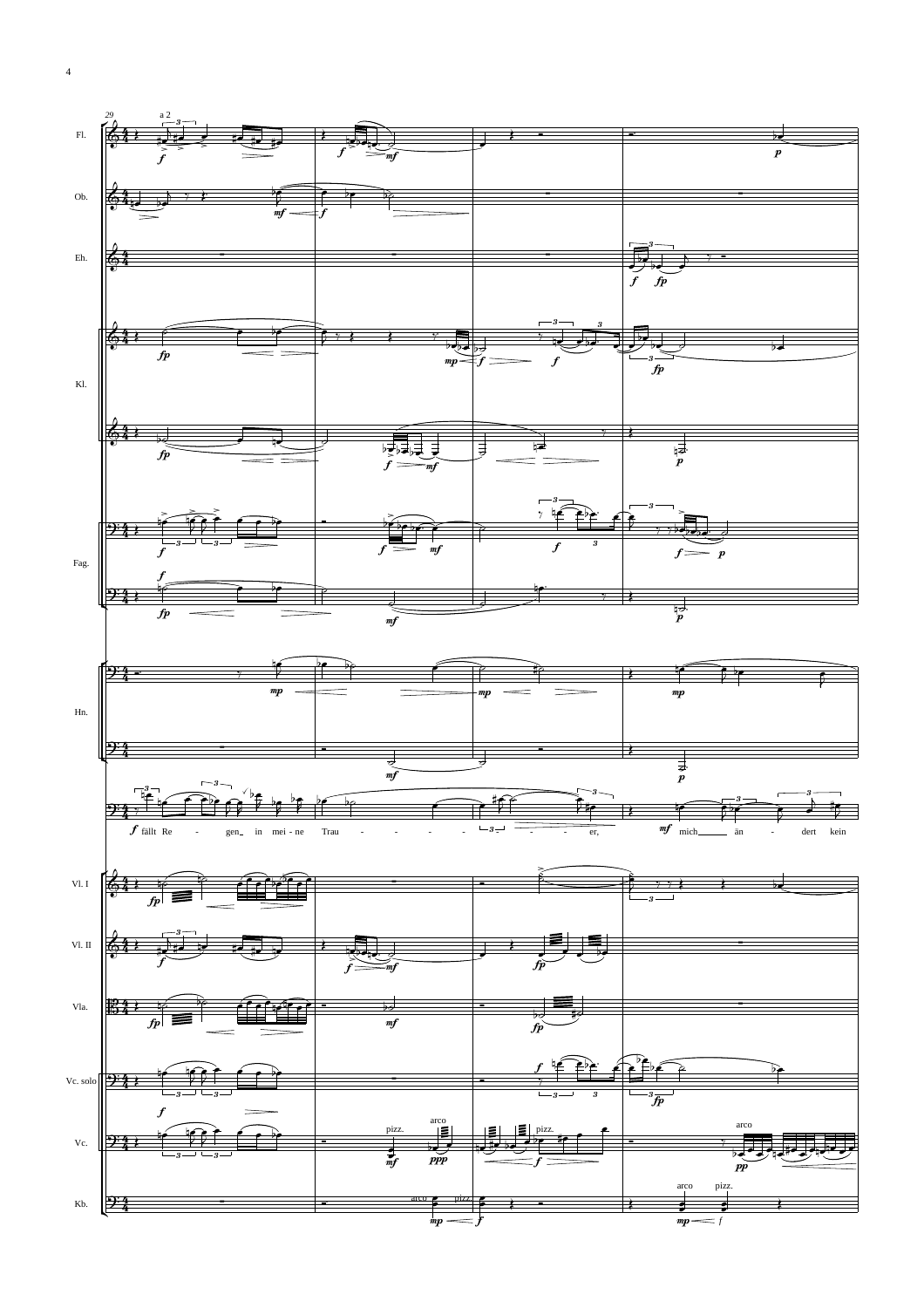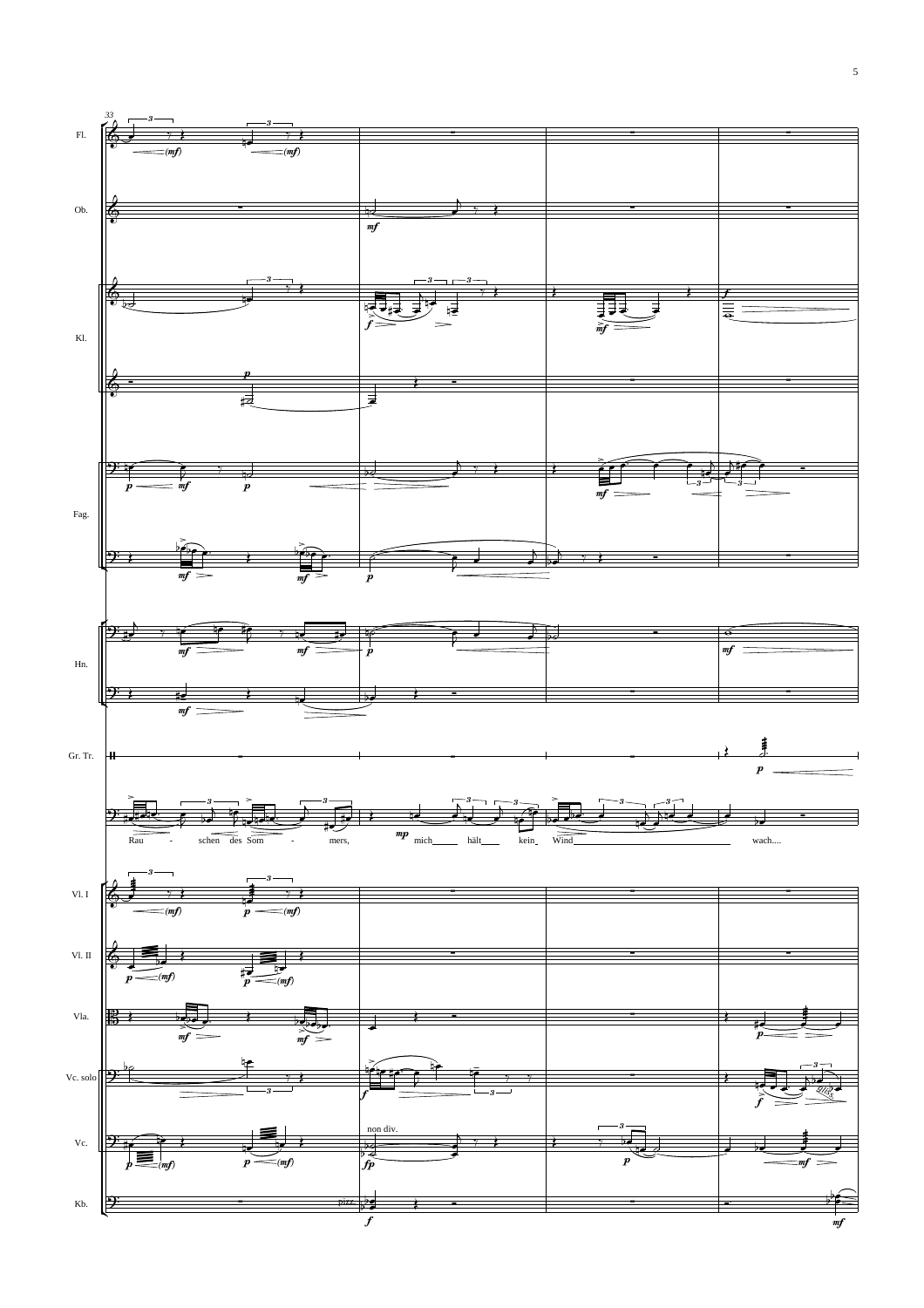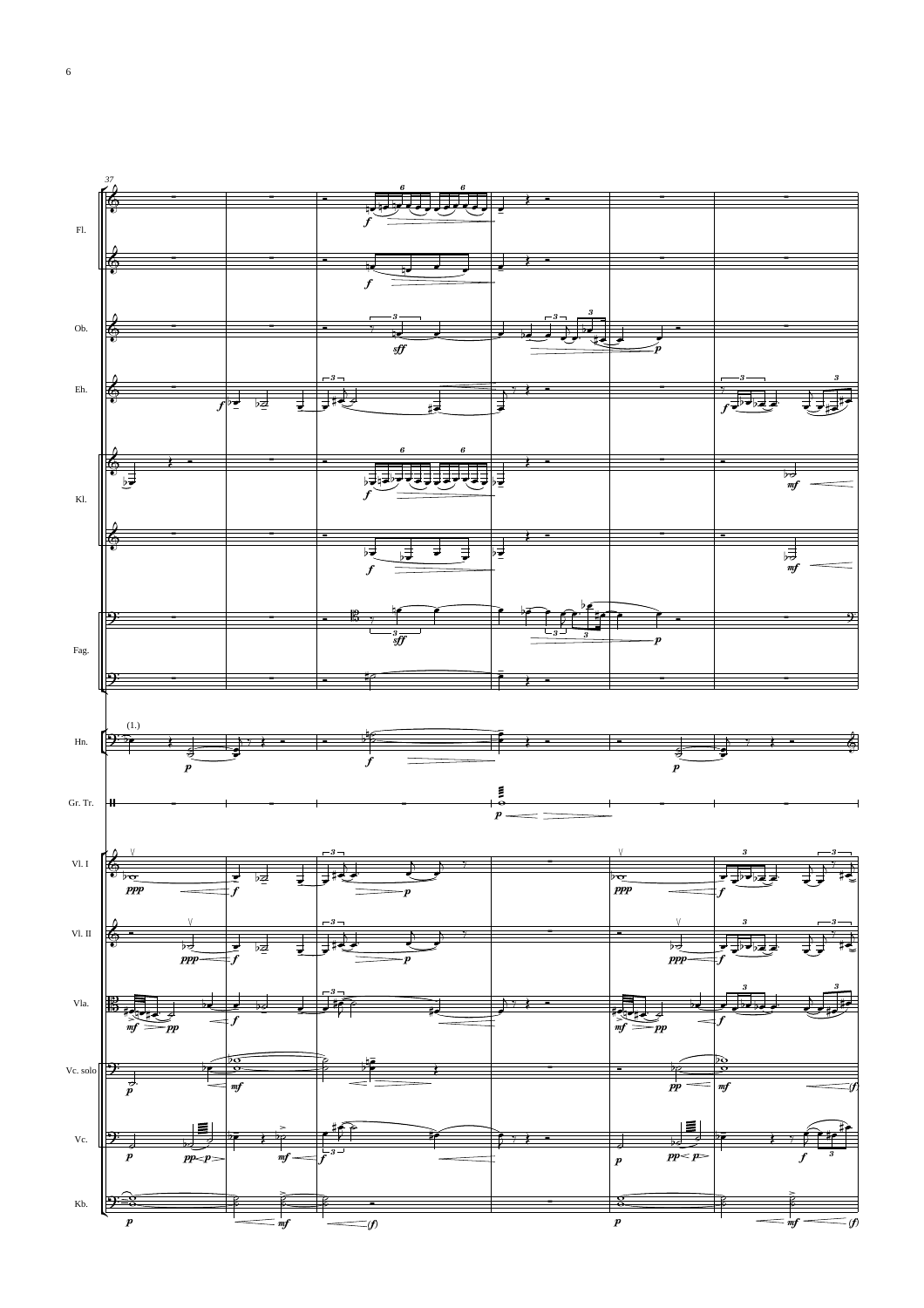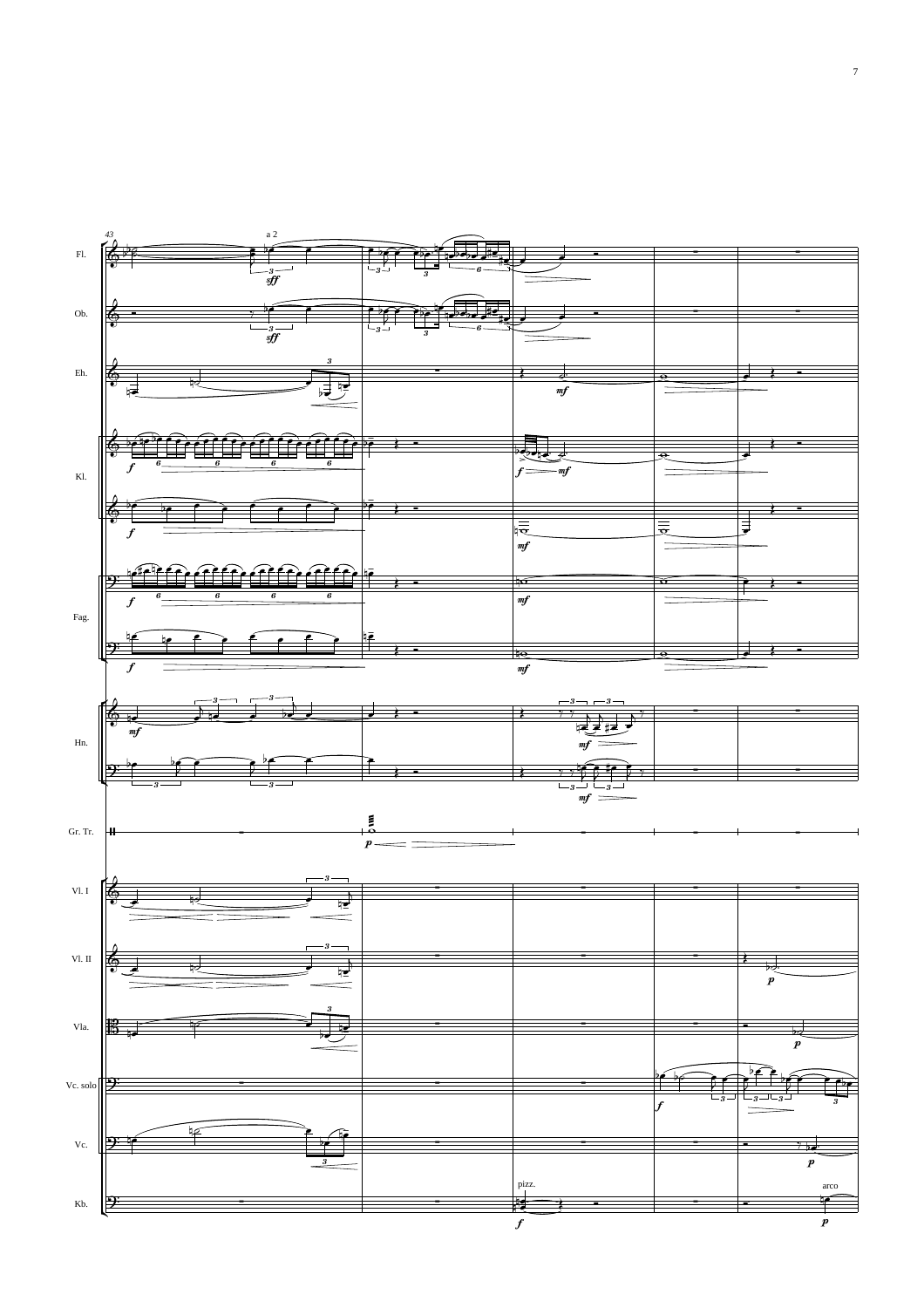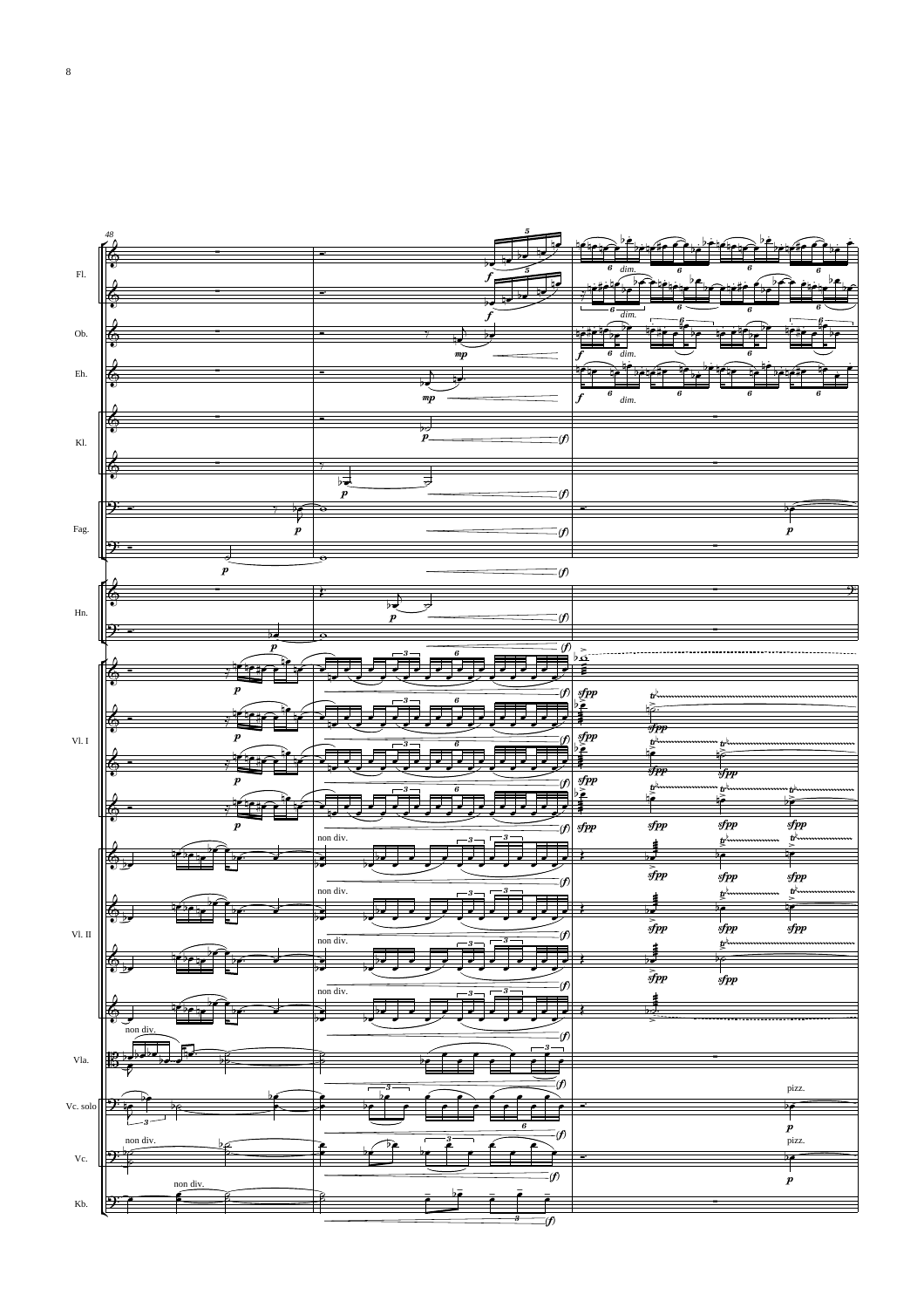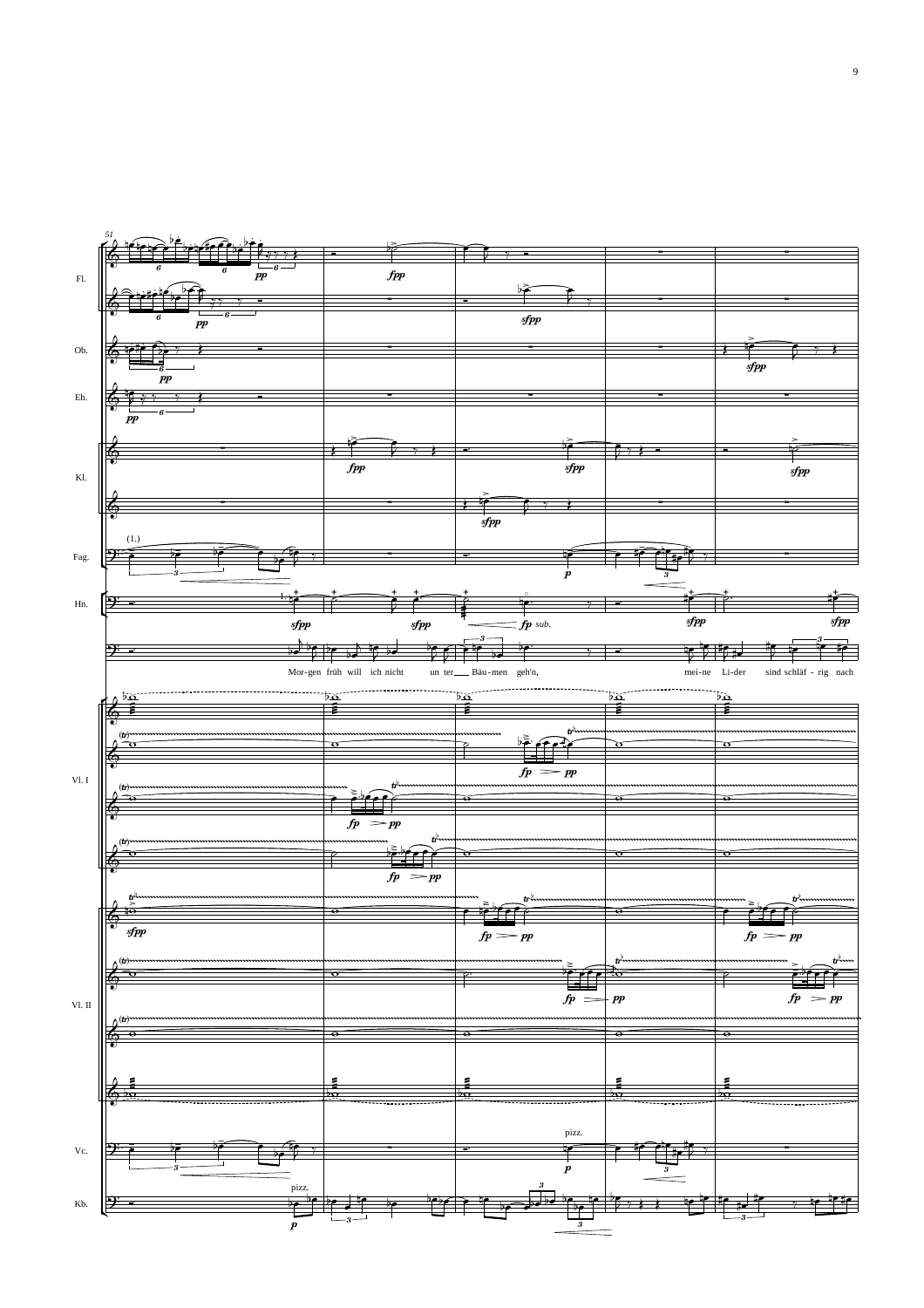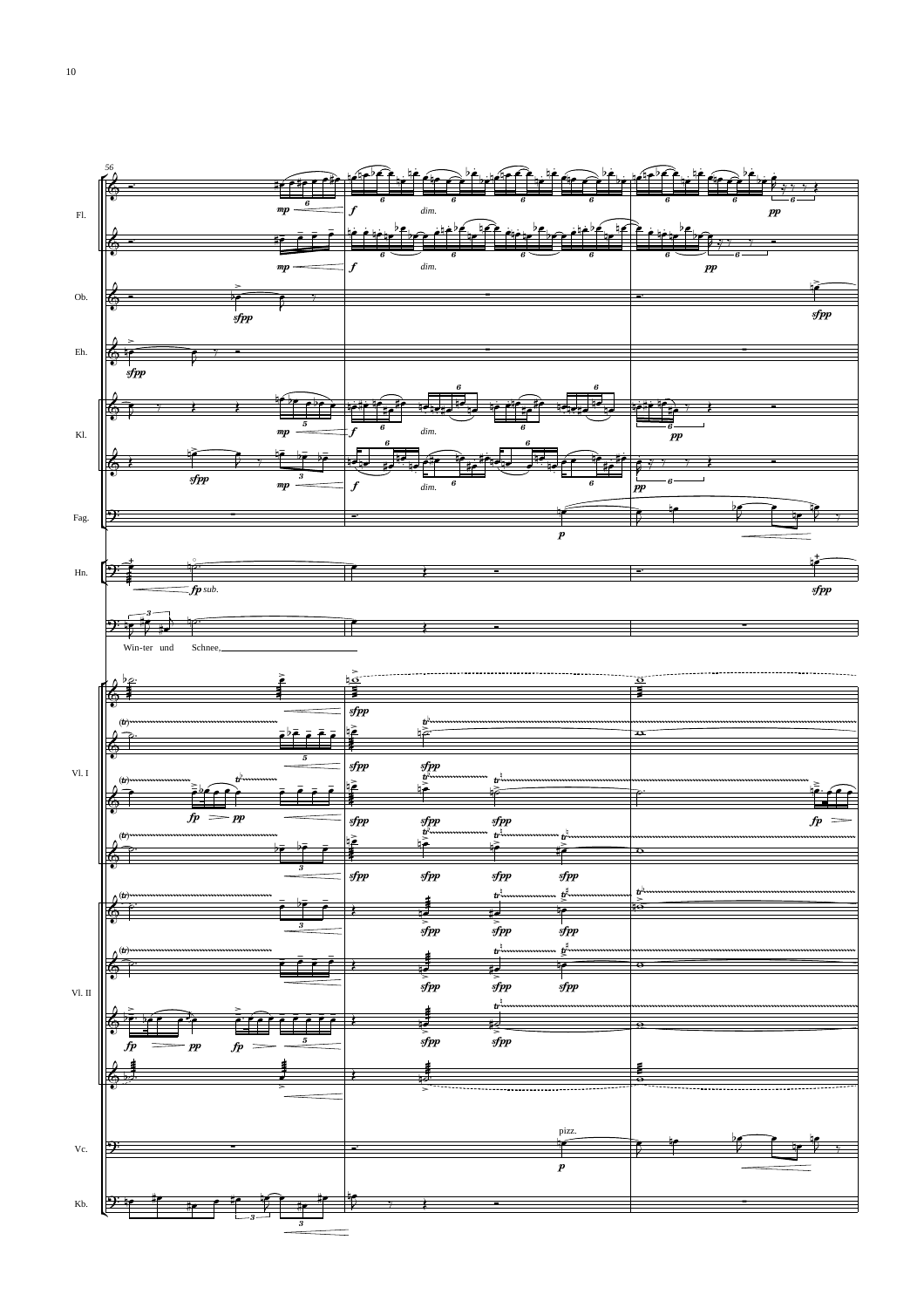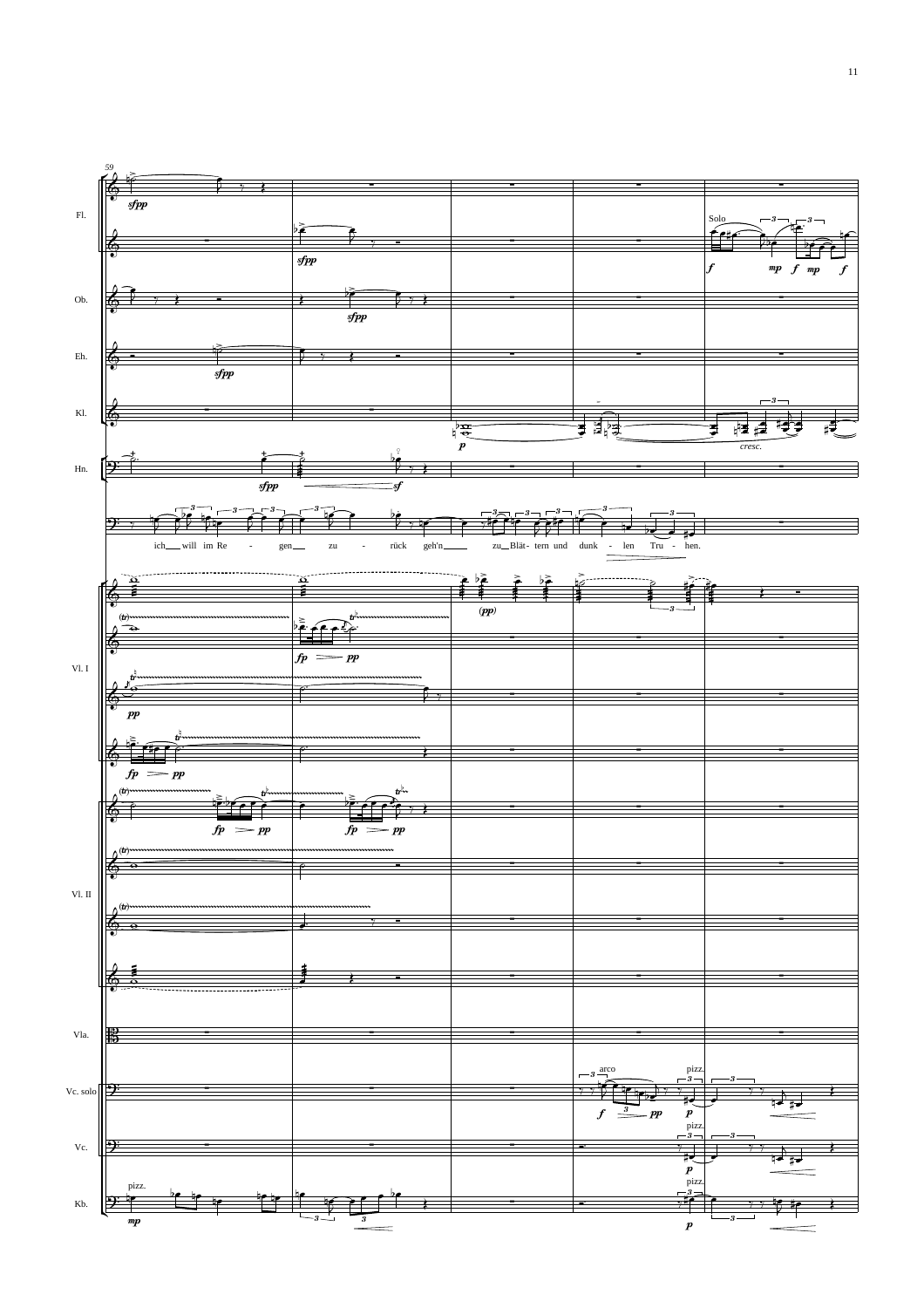![](_page_13_Figure_0.jpeg)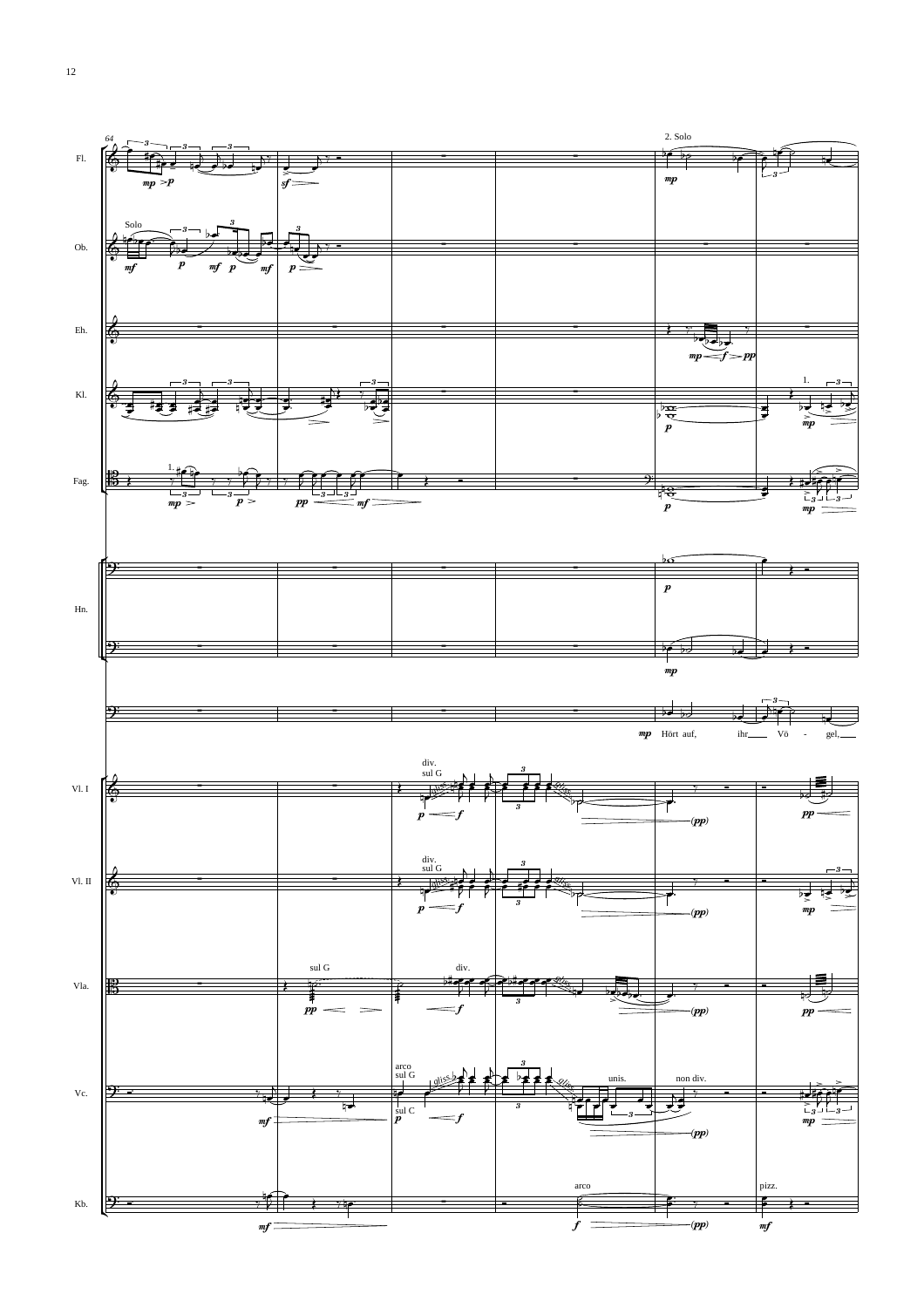![](_page_14_Figure_0.jpeg)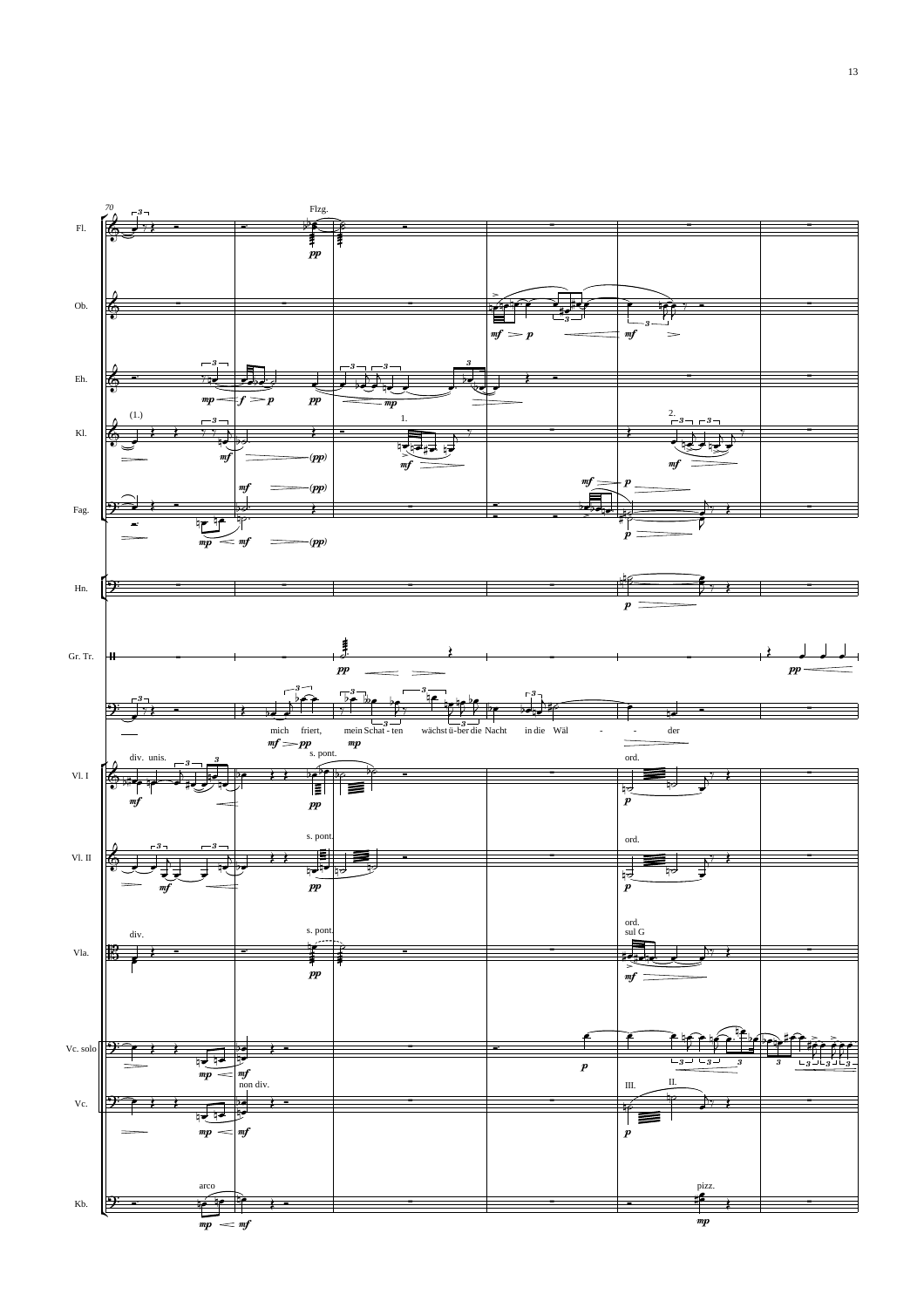![](_page_15_Figure_0.jpeg)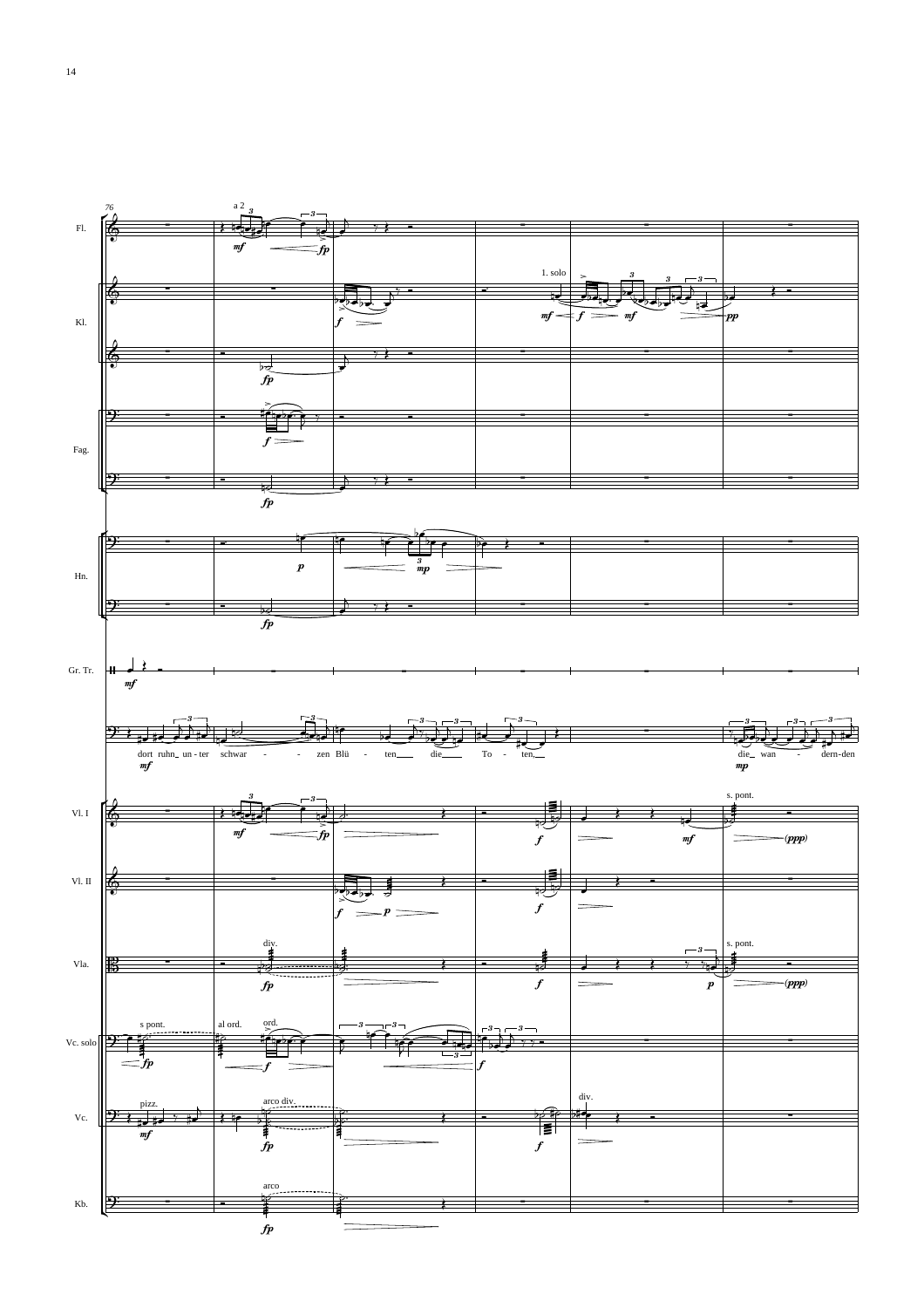![](_page_16_Figure_0.jpeg)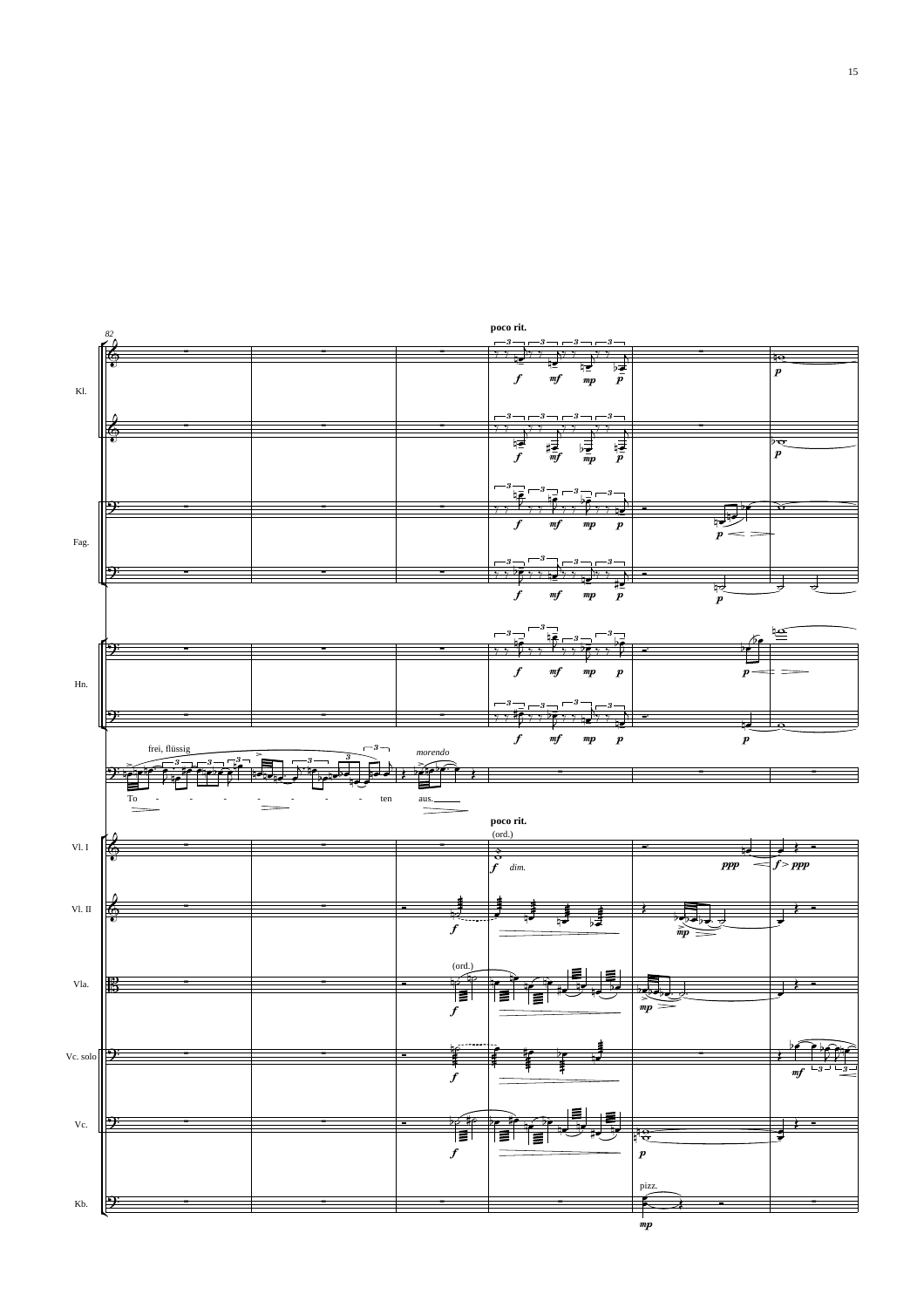![](_page_17_Figure_0.jpeg)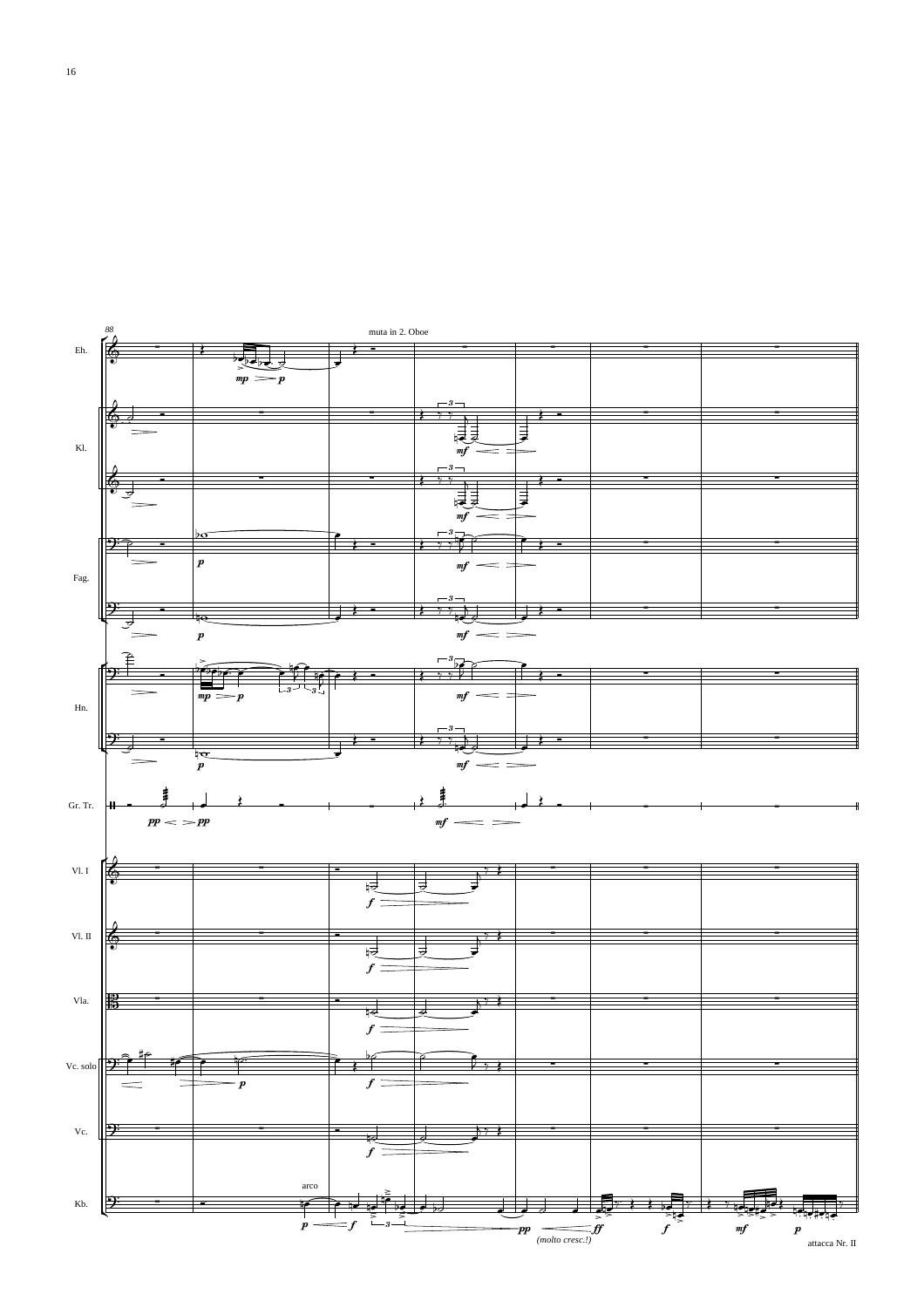![](_page_18_Figure_0.jpeg)

II. Was werde ich tun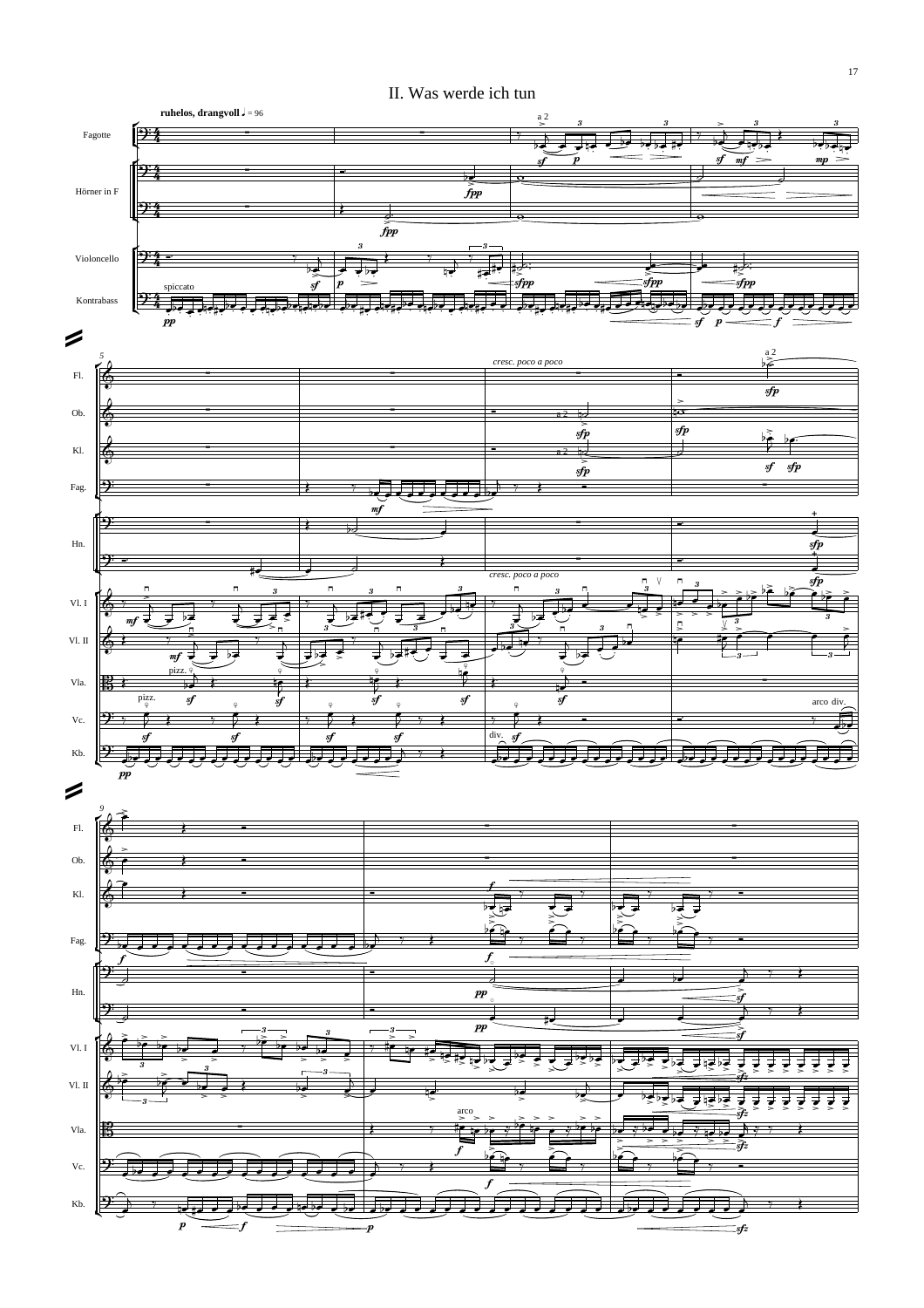![](_page_19_Figure_0.jpeg)

![](_page_19_Figure_1.jpeg)

![](_page_19_Figure_2.jpeg)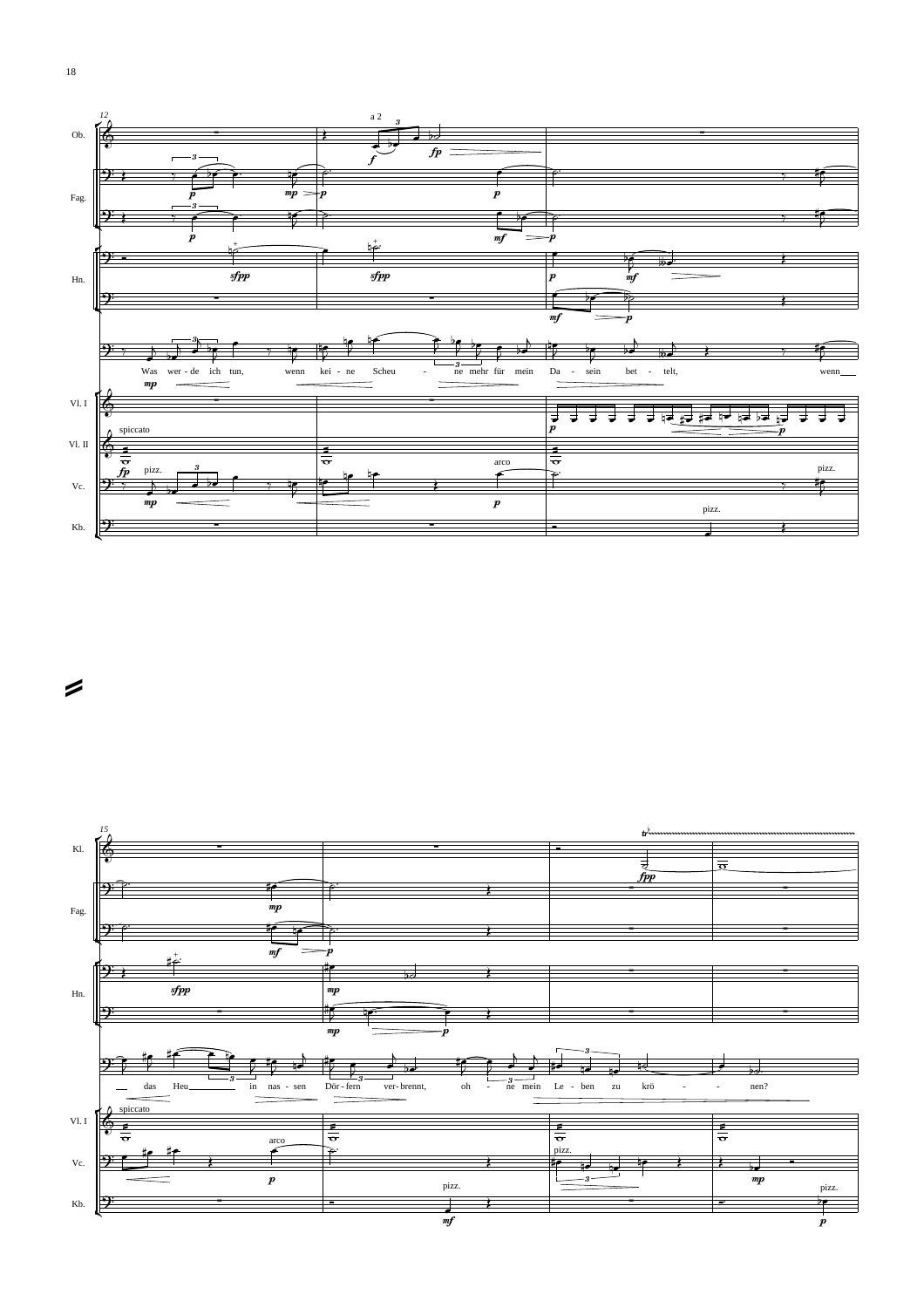![](_page_20_Figure_0.jpeg)

 $\overline{\phantom{a}}$ 

![](_page_20_Figure_2.jpeg)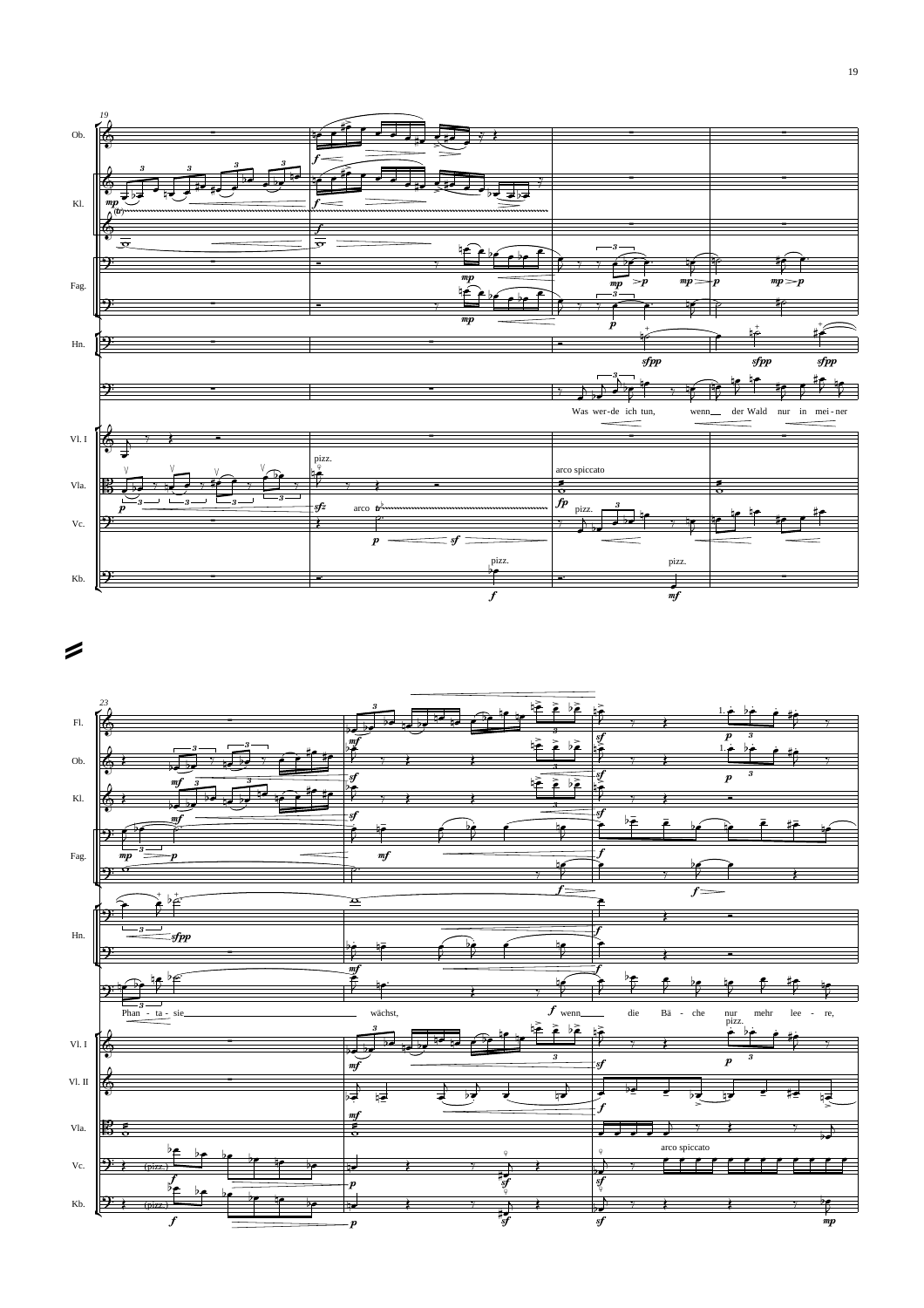![](_page_21_Figure_0.jpeg)

![](_page_21_Figure_1.jpeg)

![](_page_21_Figure_2.jpeg)

 $\overline{\phantom{a}}$ 

![](_page_21_Figure_4.jpeg)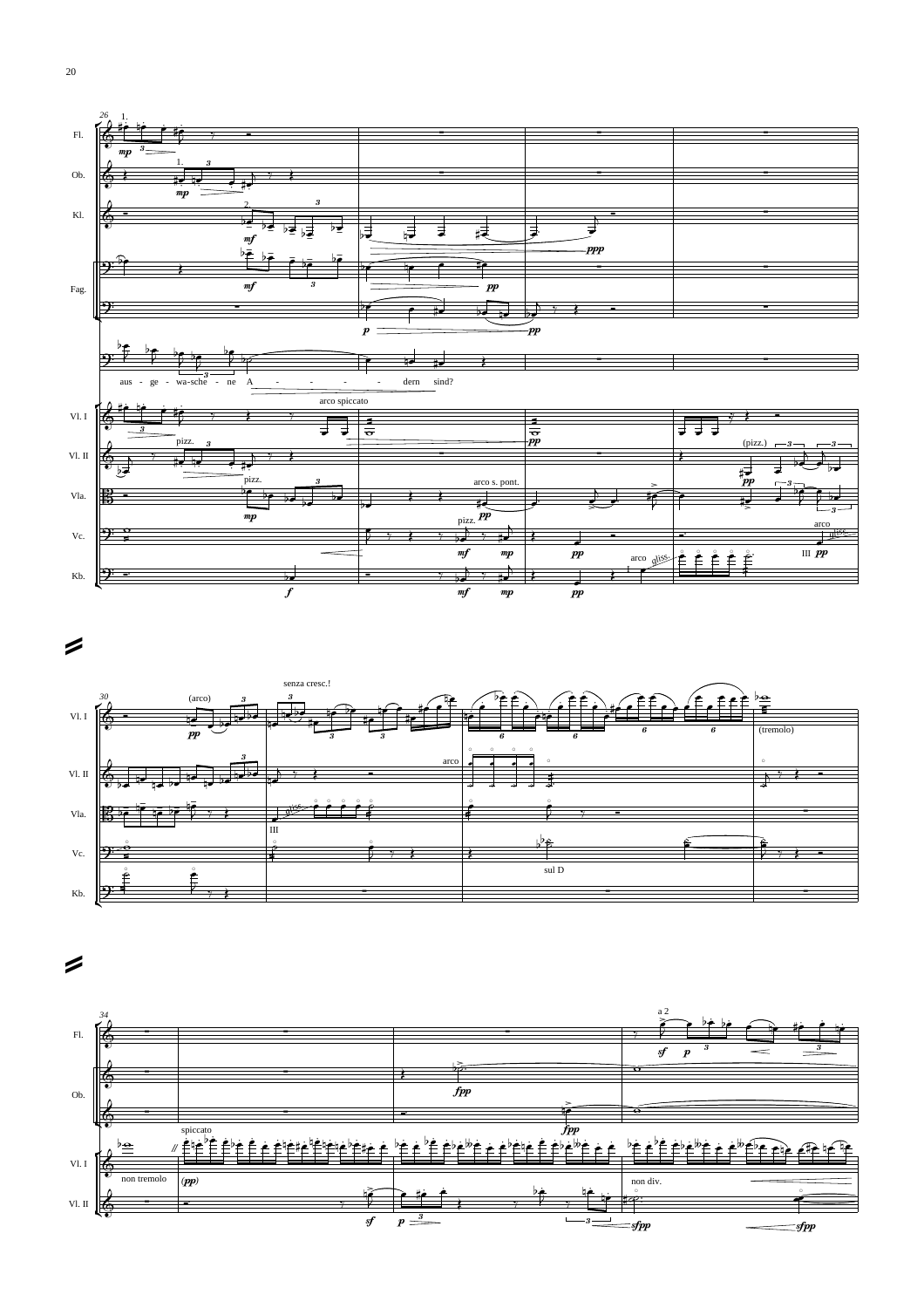![](_page_22_Figure_0.jpeg)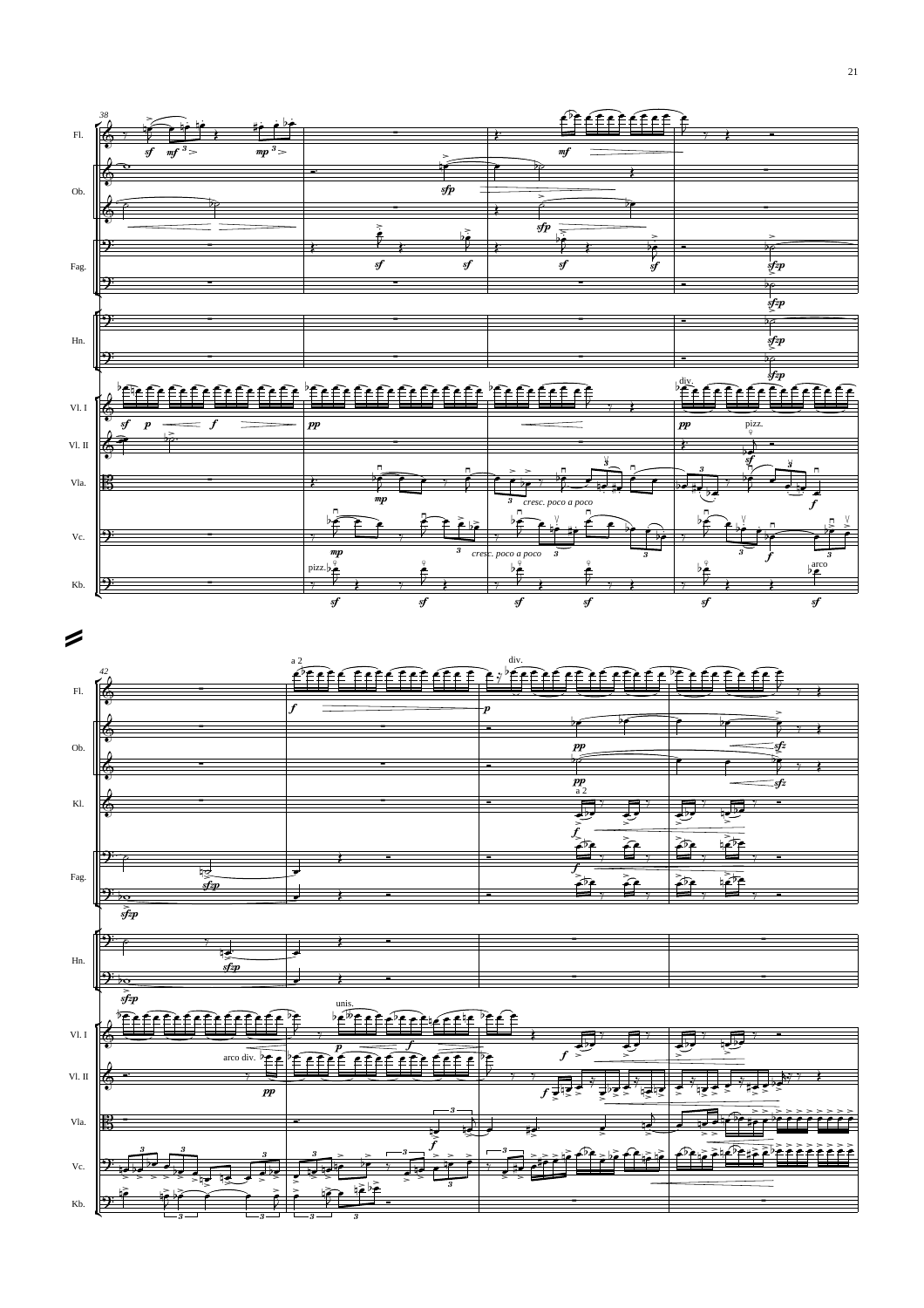![](_page_23_Figure_0.jpeg)

 $\overline{\phantom{a}}$ 

![](_page_23_Figure_2.jpeg)

![](_page_23_Figure_3.jpeg)

![](_page_23_Figure_4.jpeg)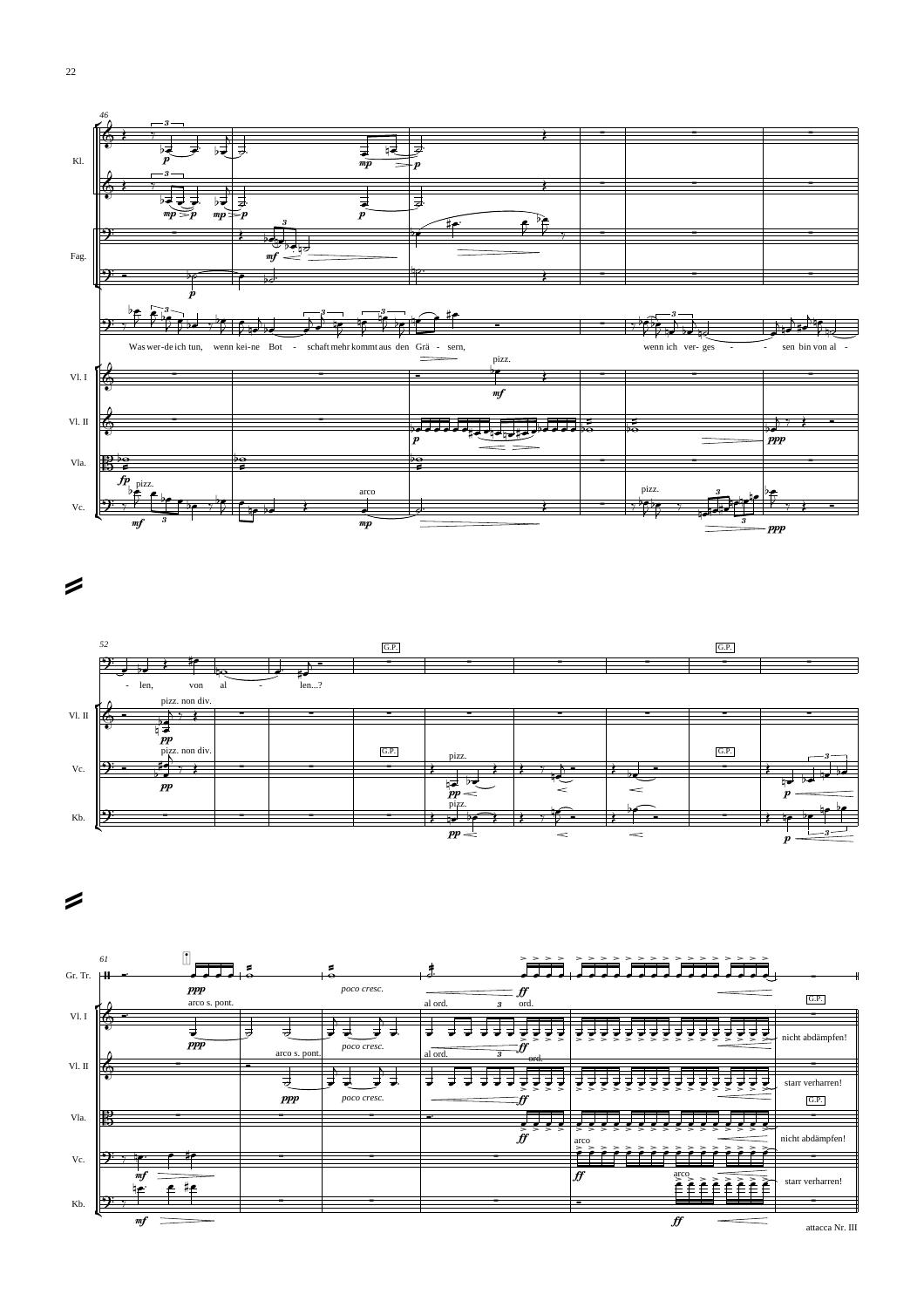#### III. Mein Tod kommt bald

![](_page_24_Figure_1.jpeg)

NB.: Für die Streicher gilt während des ganzen Satzes: senza vibrato bei ausgehaltenen Akkorden. nur die Auftakte (z.B. Takt 8 auf 9) sind espressivo con vibrato zu spielen!

∕

![](_page_24_Figure_4.jpeg)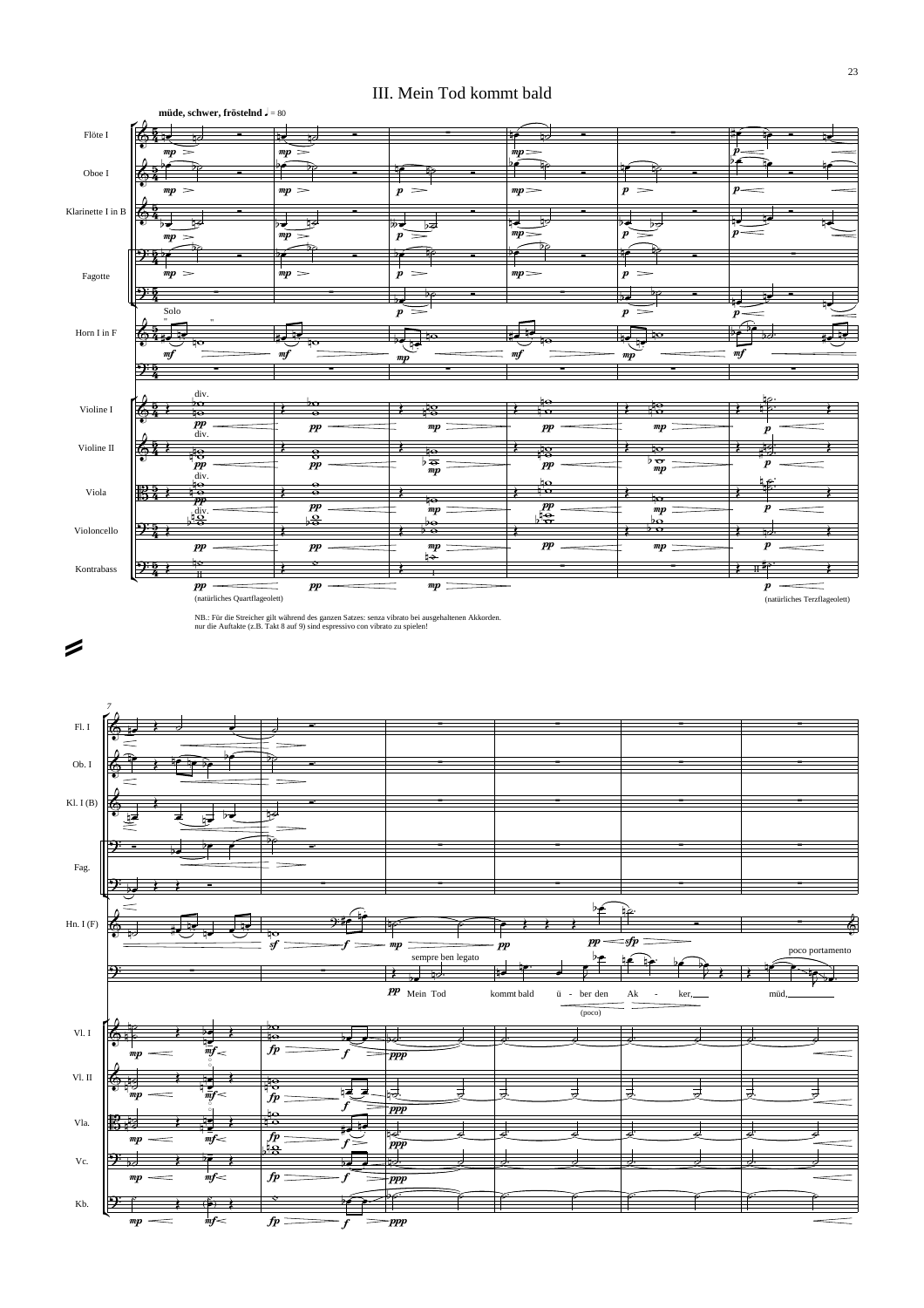![](_page_25_Figure_0.jpeg)

![](_page_25_Figure_1.jpeg)

 $\geq$ 

![](_page_25_Figure_3.jpeg)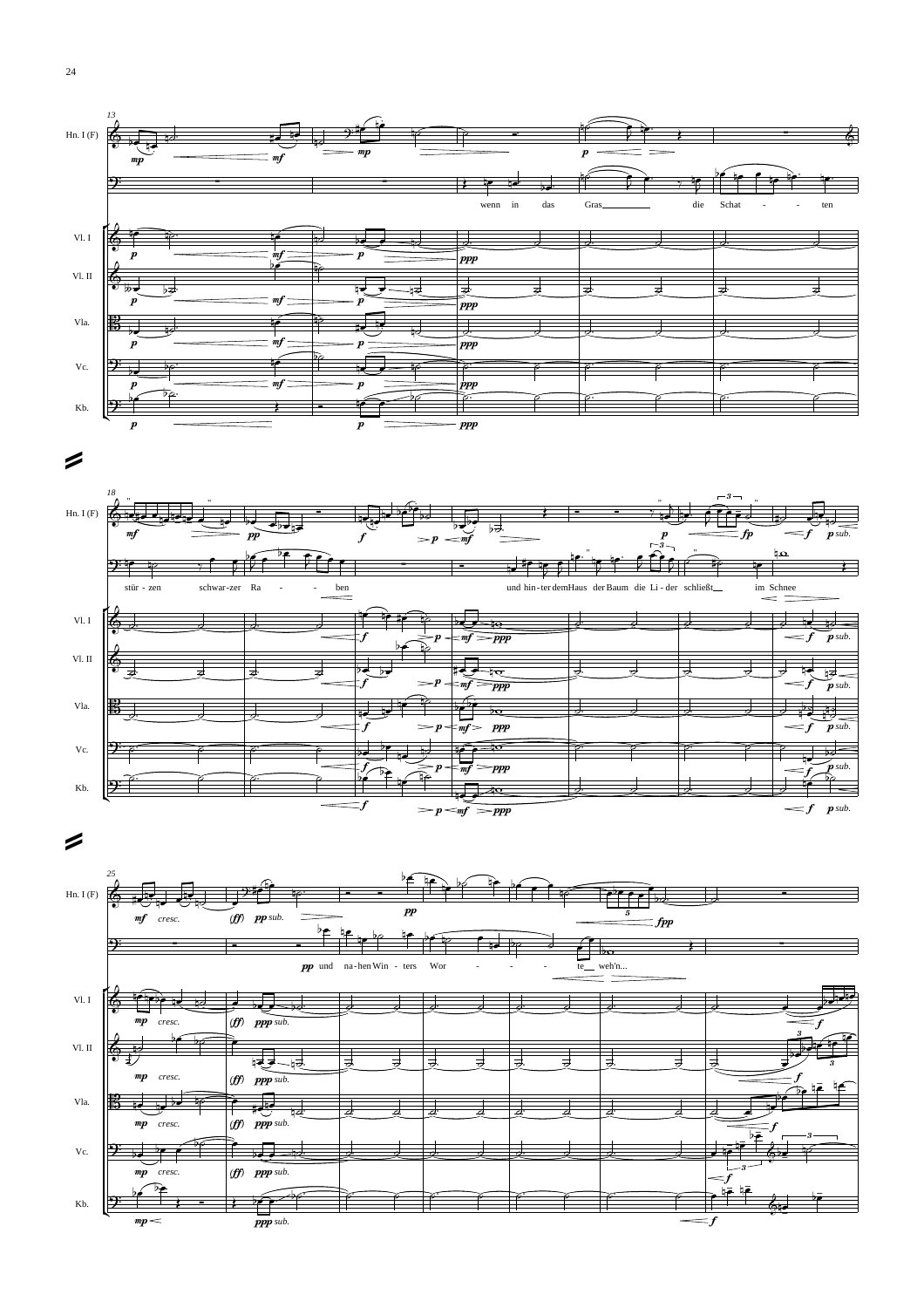![](_page_26_Figure_0.jpeg)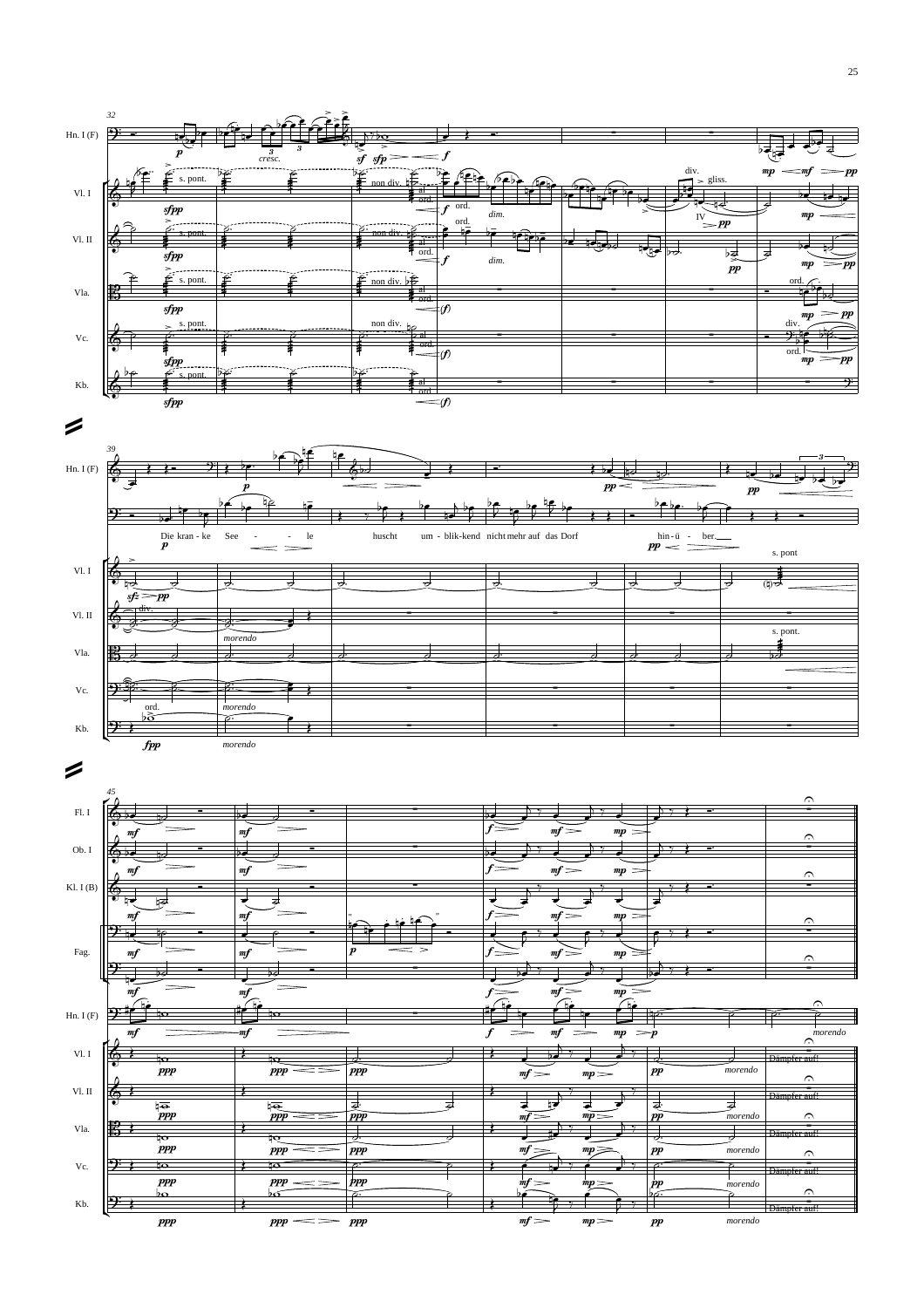IV. Unmerklich weht der Wind

![](_page_27_Figure_1.jpeg)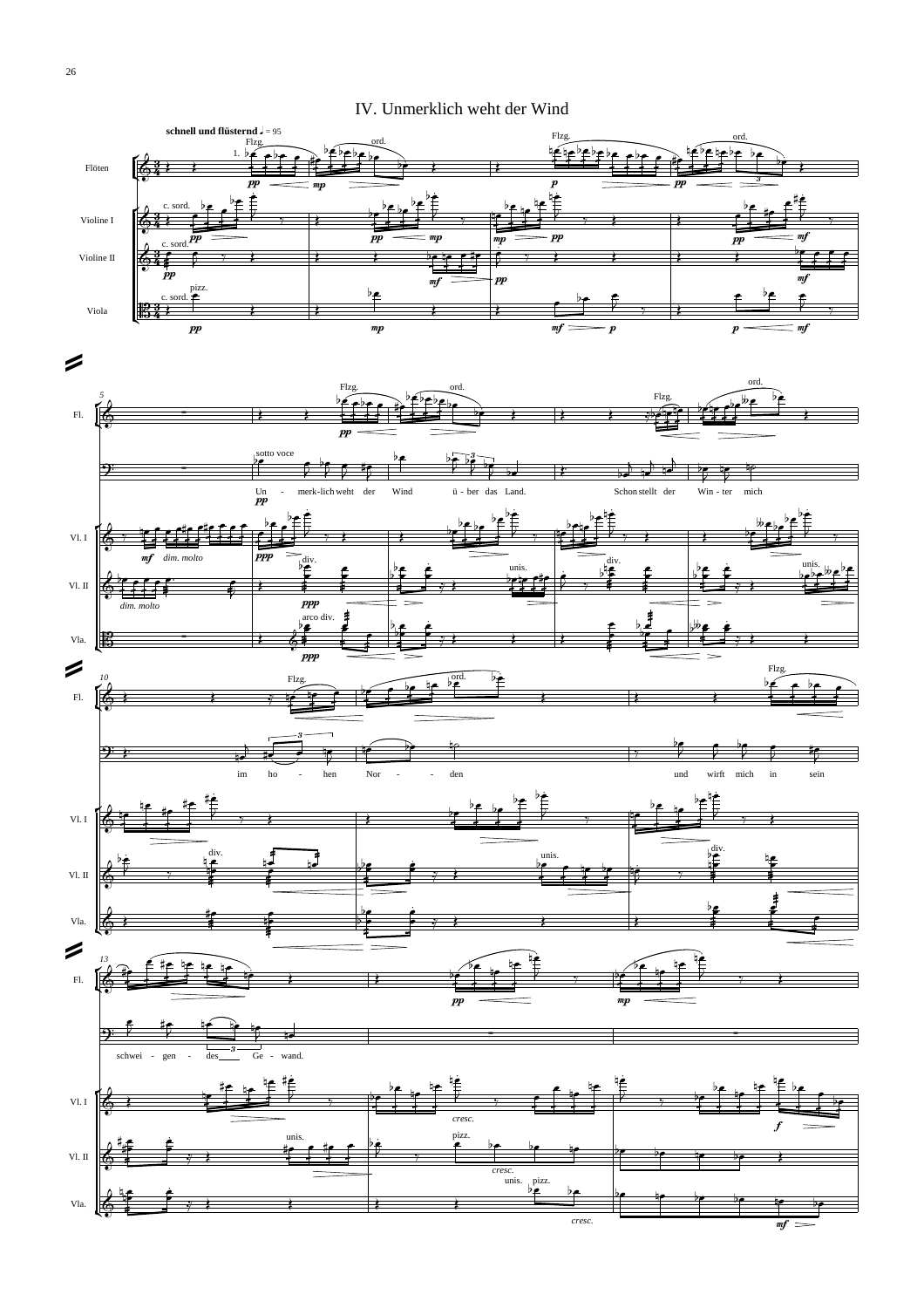![](_page_28_Figure_0.jpeg)

![](_page_28_Figure_1.jpeg)

![](_page_28_Figure_2.jpeg)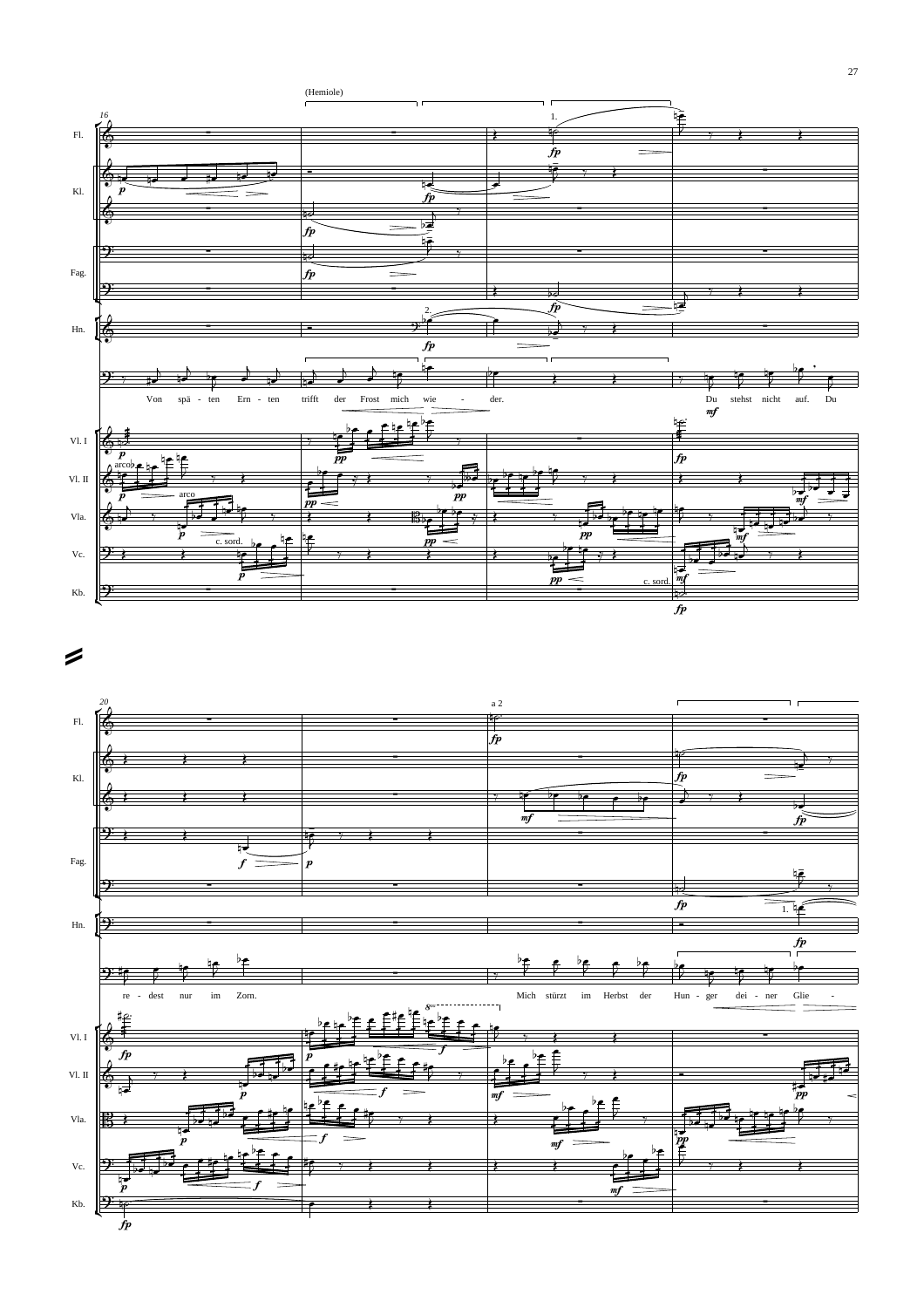![](_page_29_Figure_0.jpeg)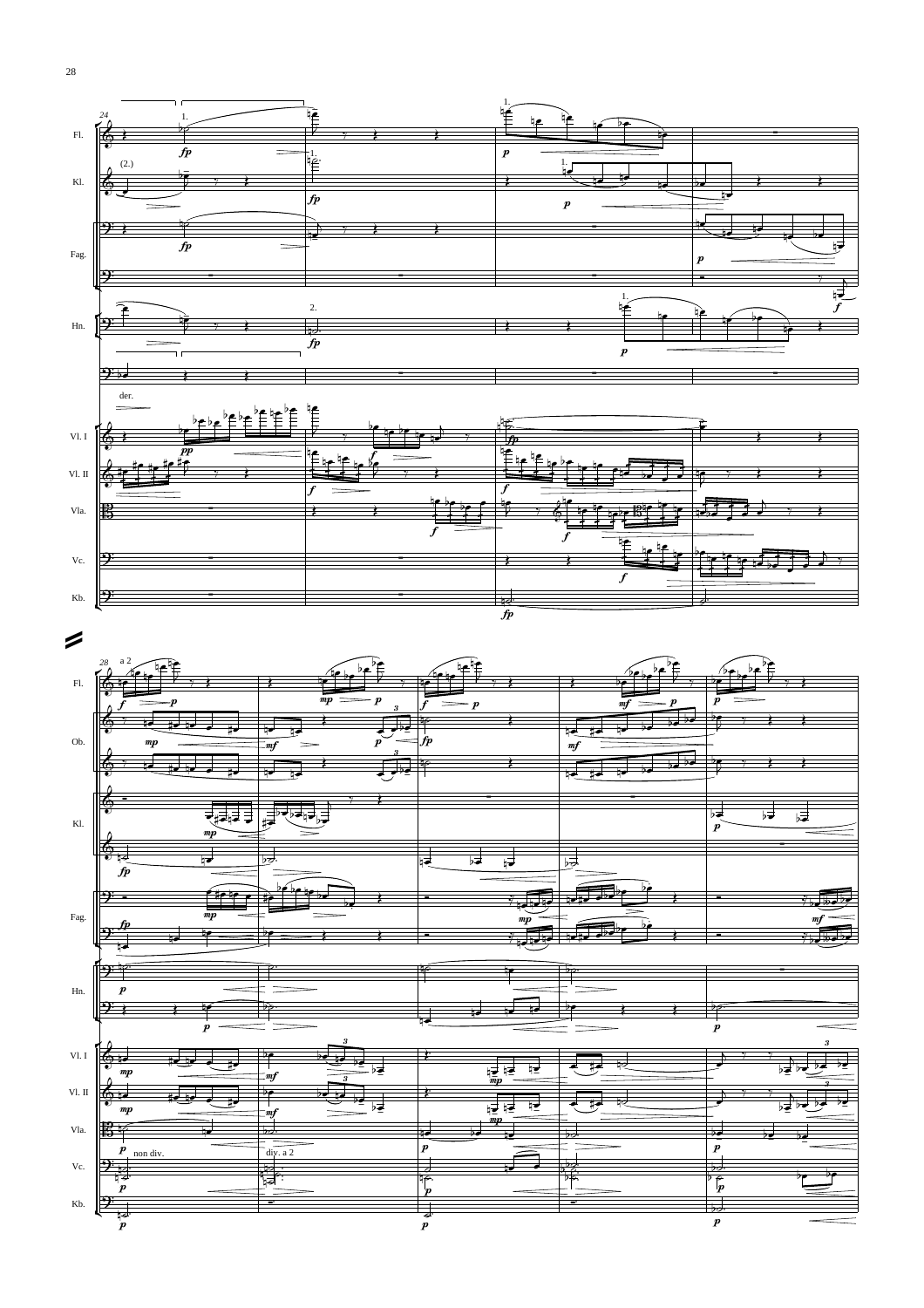![](_page_30_Figure_0.jpeg)

![](_page_30_Figure_1.jpeg)

![](_page_30_Figure_2.jpeg)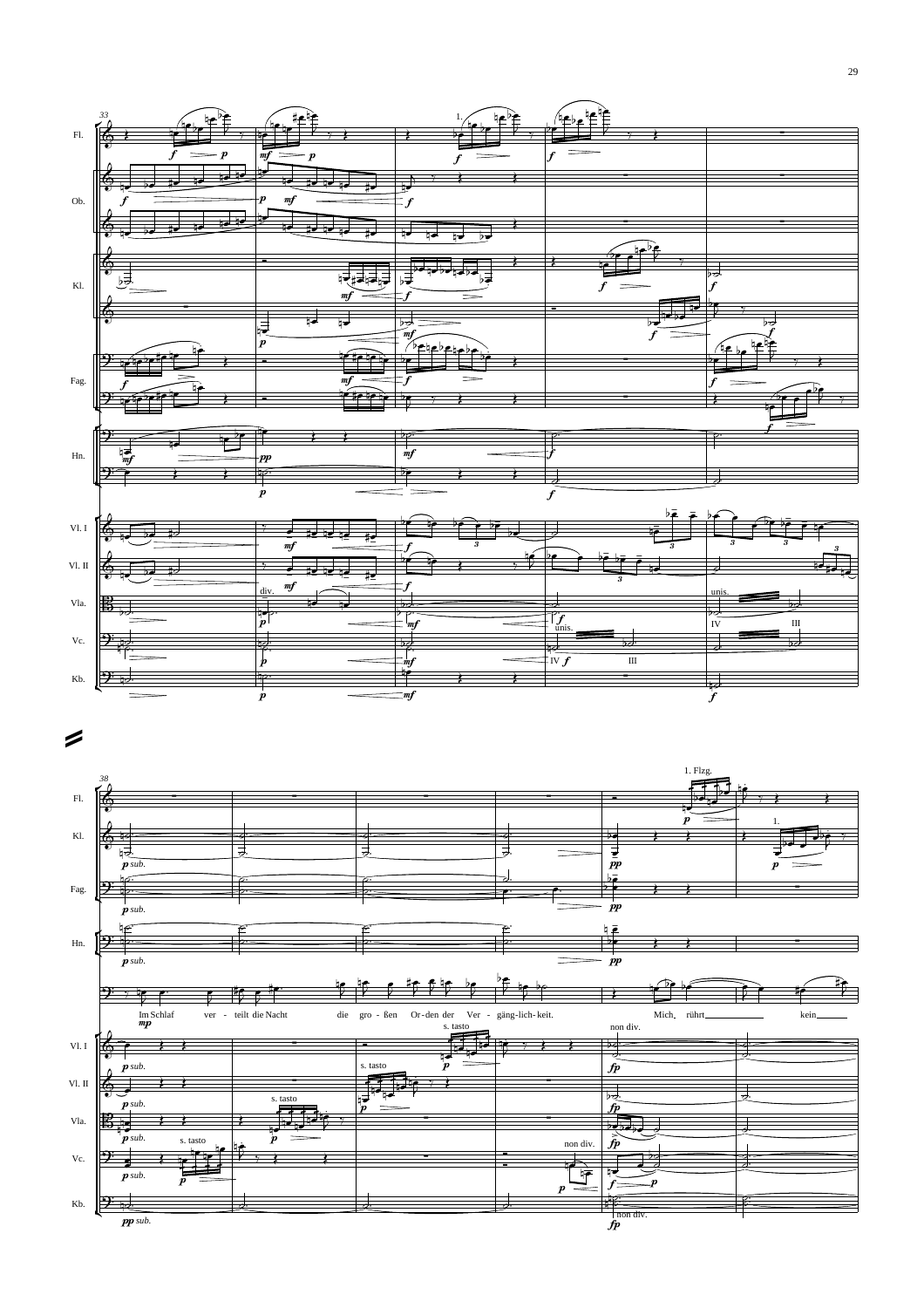![](_page_31_Figure_0.jpeg)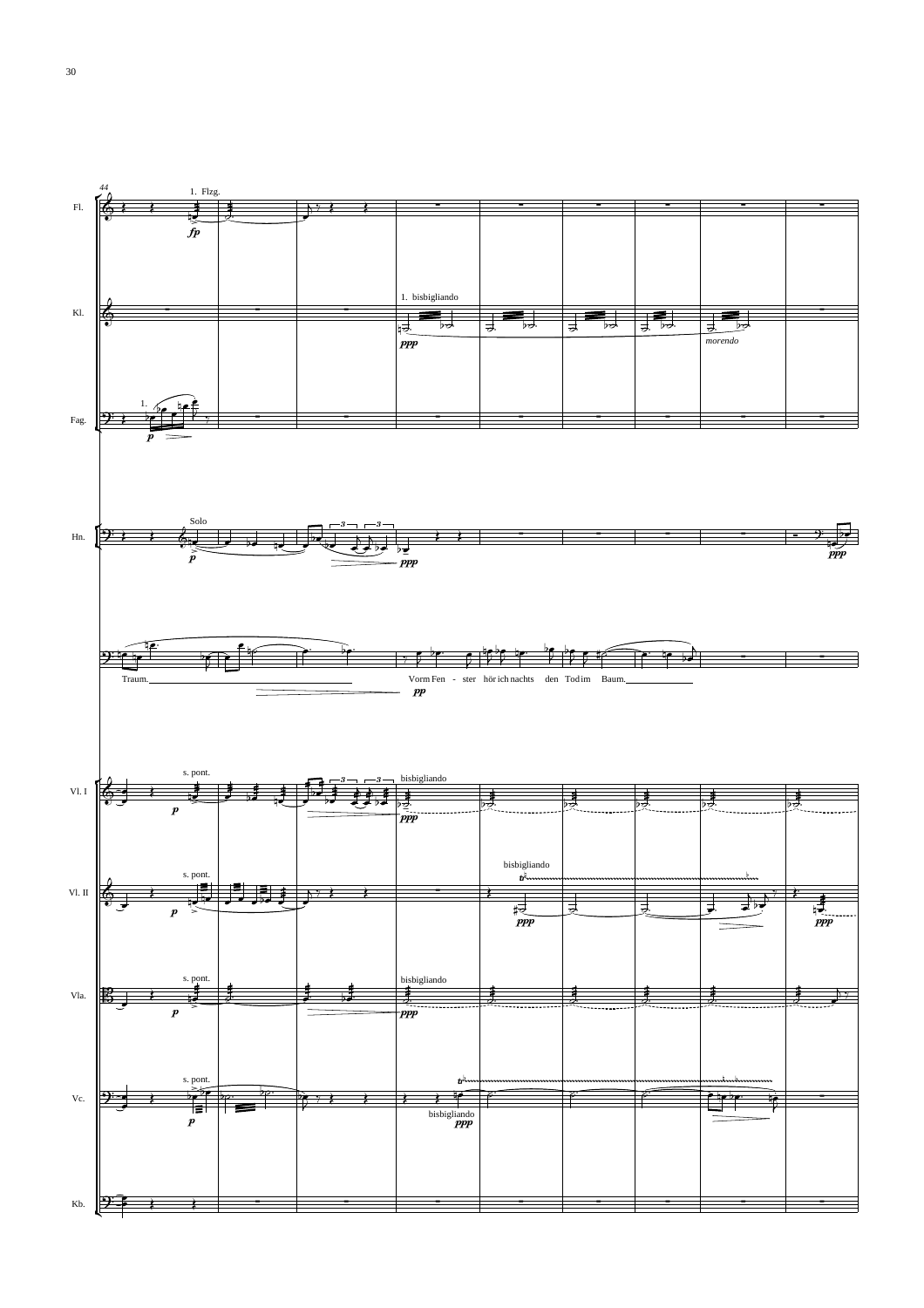![](_page_32_Figure_0.jpeg)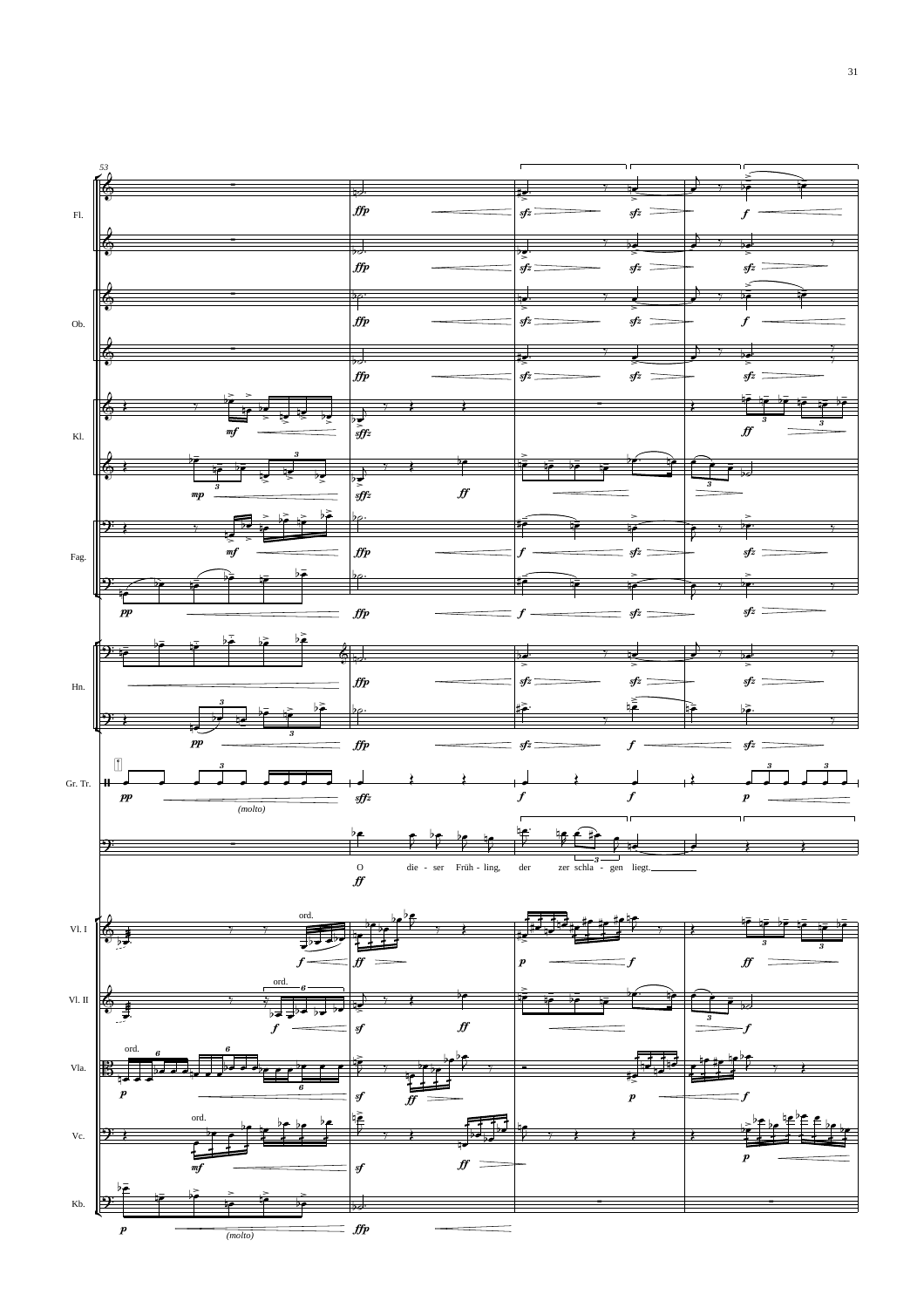![](_page_33_Figure_0.jpeg)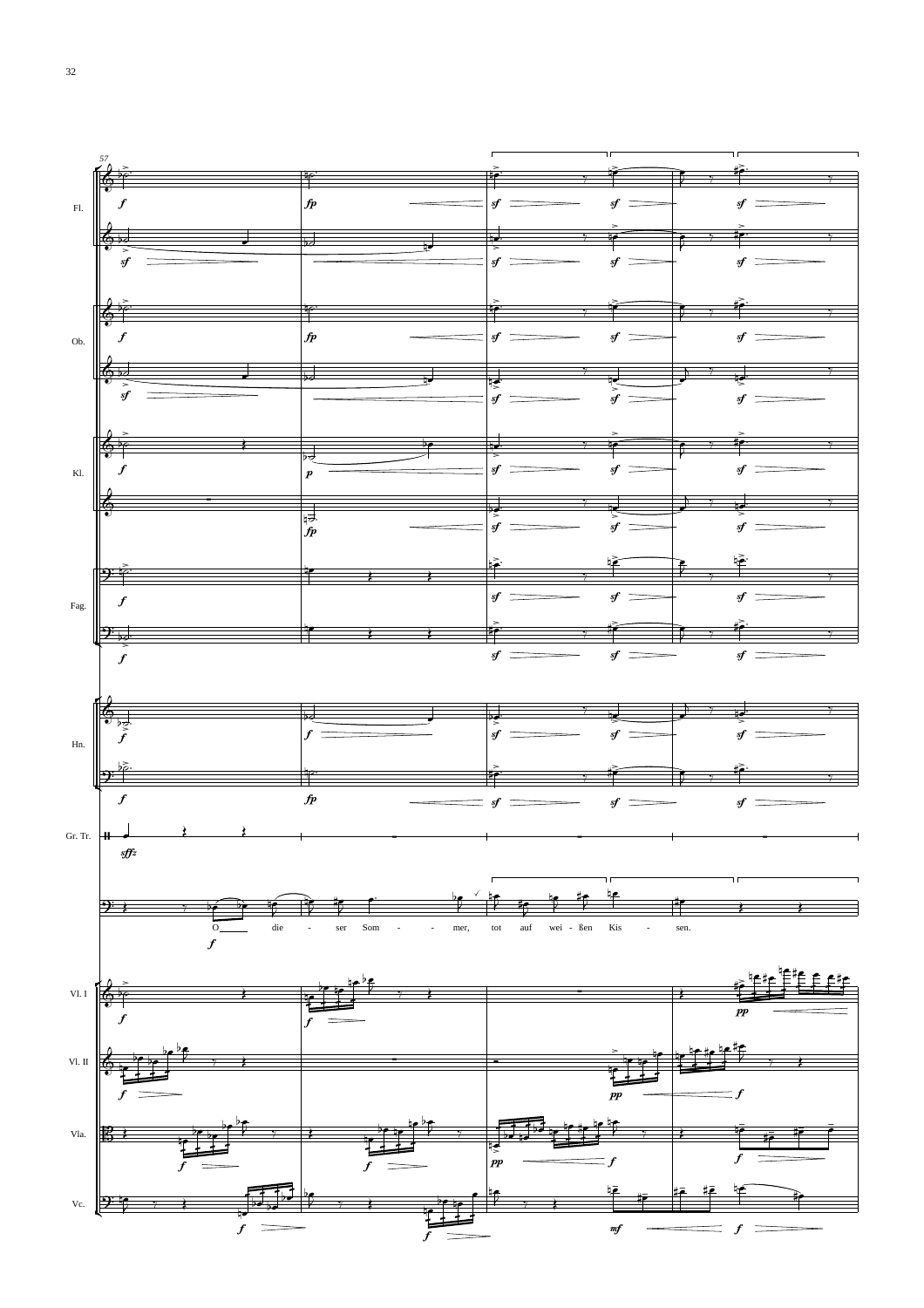![](_page_34_Figure_0.jpeg)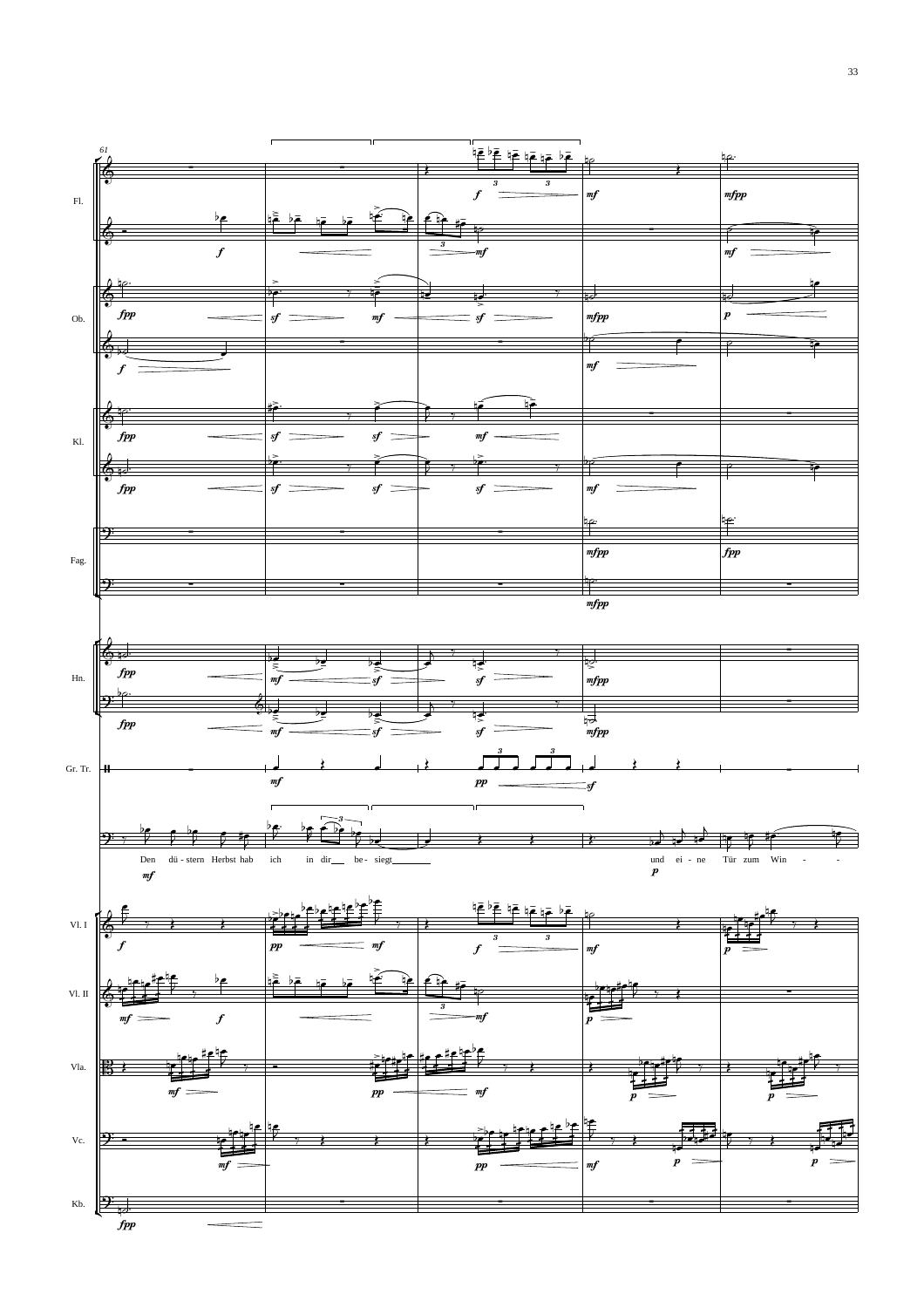![](_page_35_Figure_0.jpeg)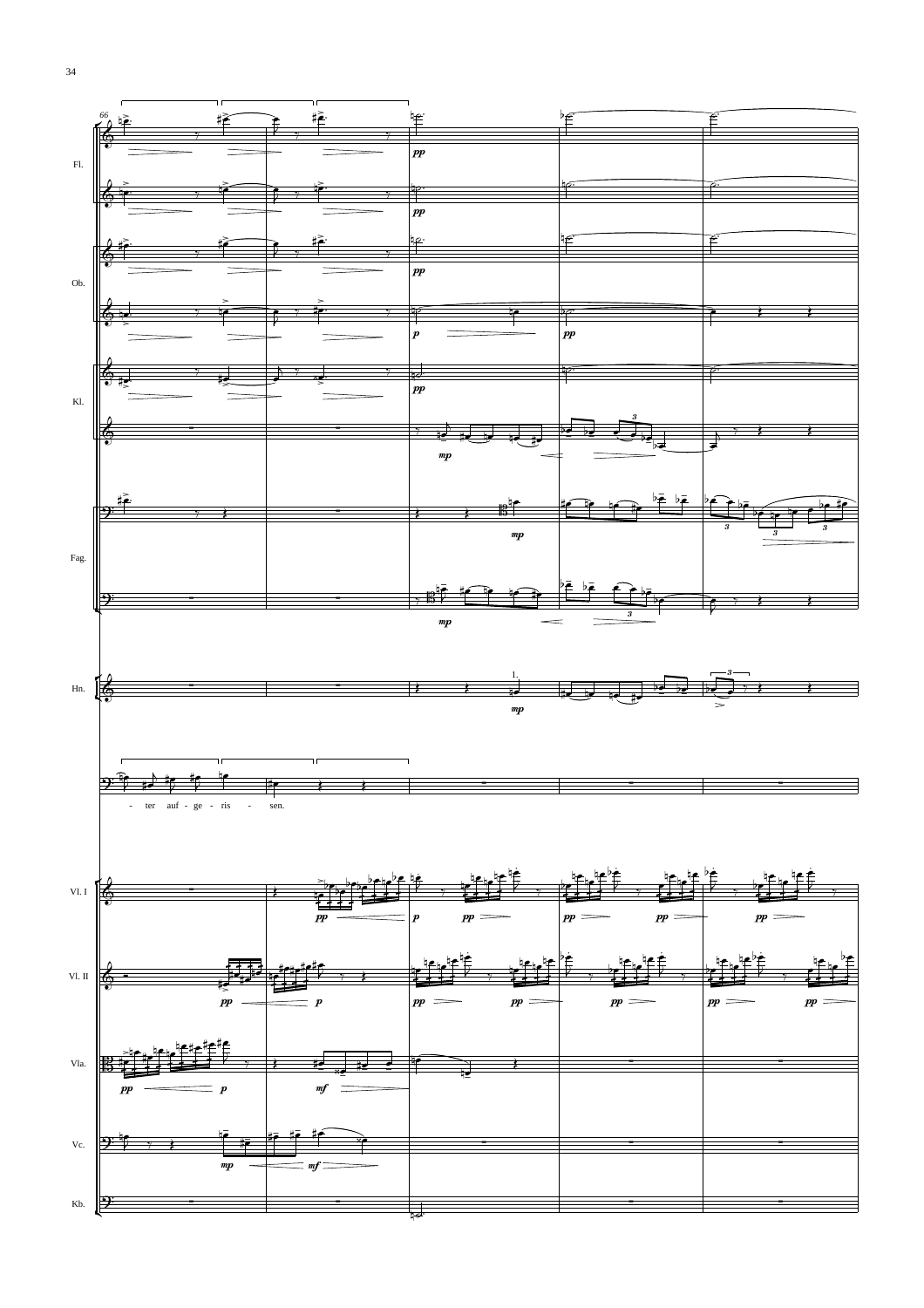![](_page_36_Figure_0.jpeg)

 $\boldsymbol{z}$ 

![](_page_36_Figure_2.jpeg)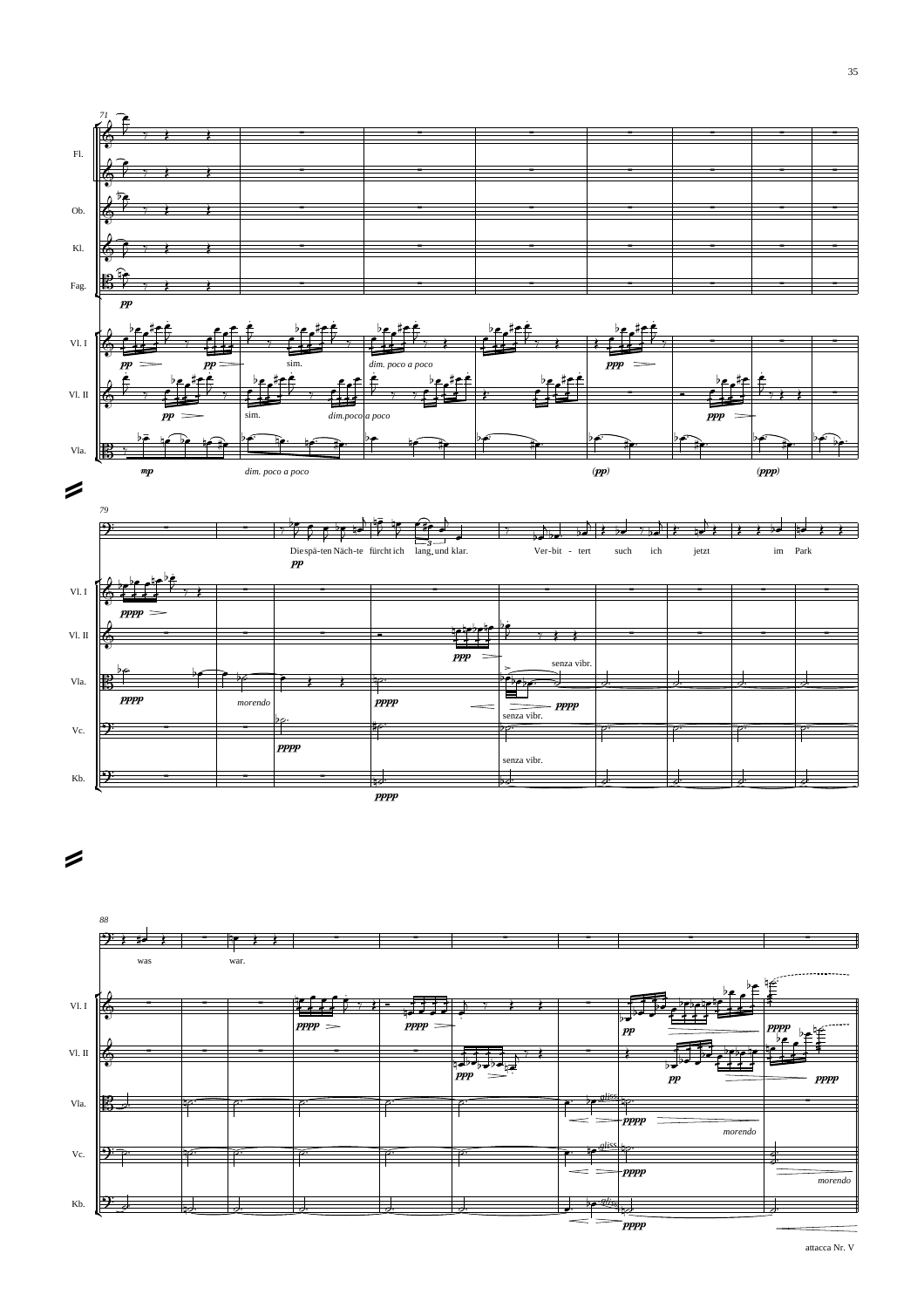![](_page_37_Figure_0.jpeg)

 $\boldsymbol{z}$ 

![](_page_37_Figure_2.jpeg)

![](_page_37_Figure_3.jpeg)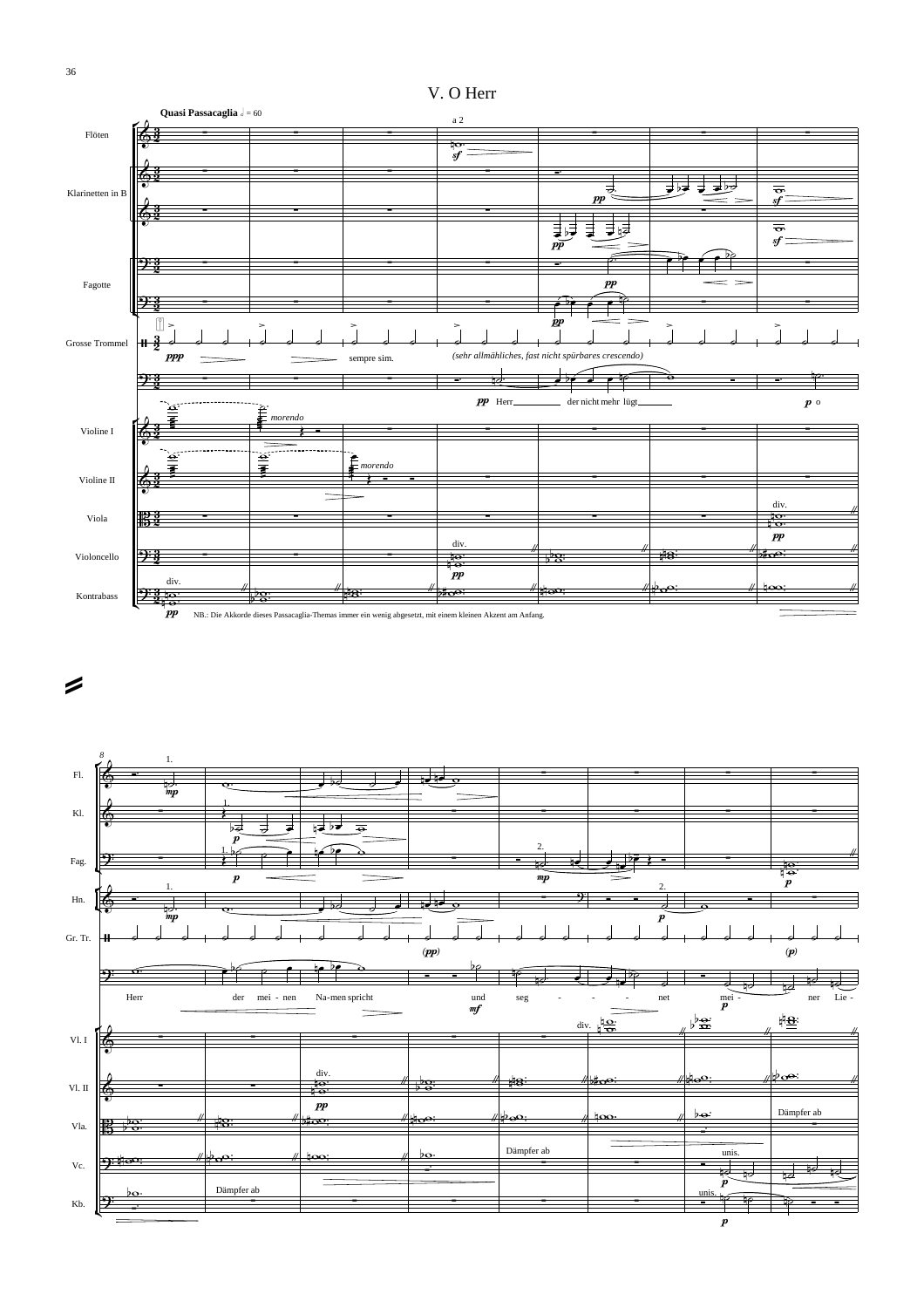![](_page_38_Figure_0.jpeg)

![](_page_38_Figure_1.jpeg)

![](_page_38_Figure_2.jpeg)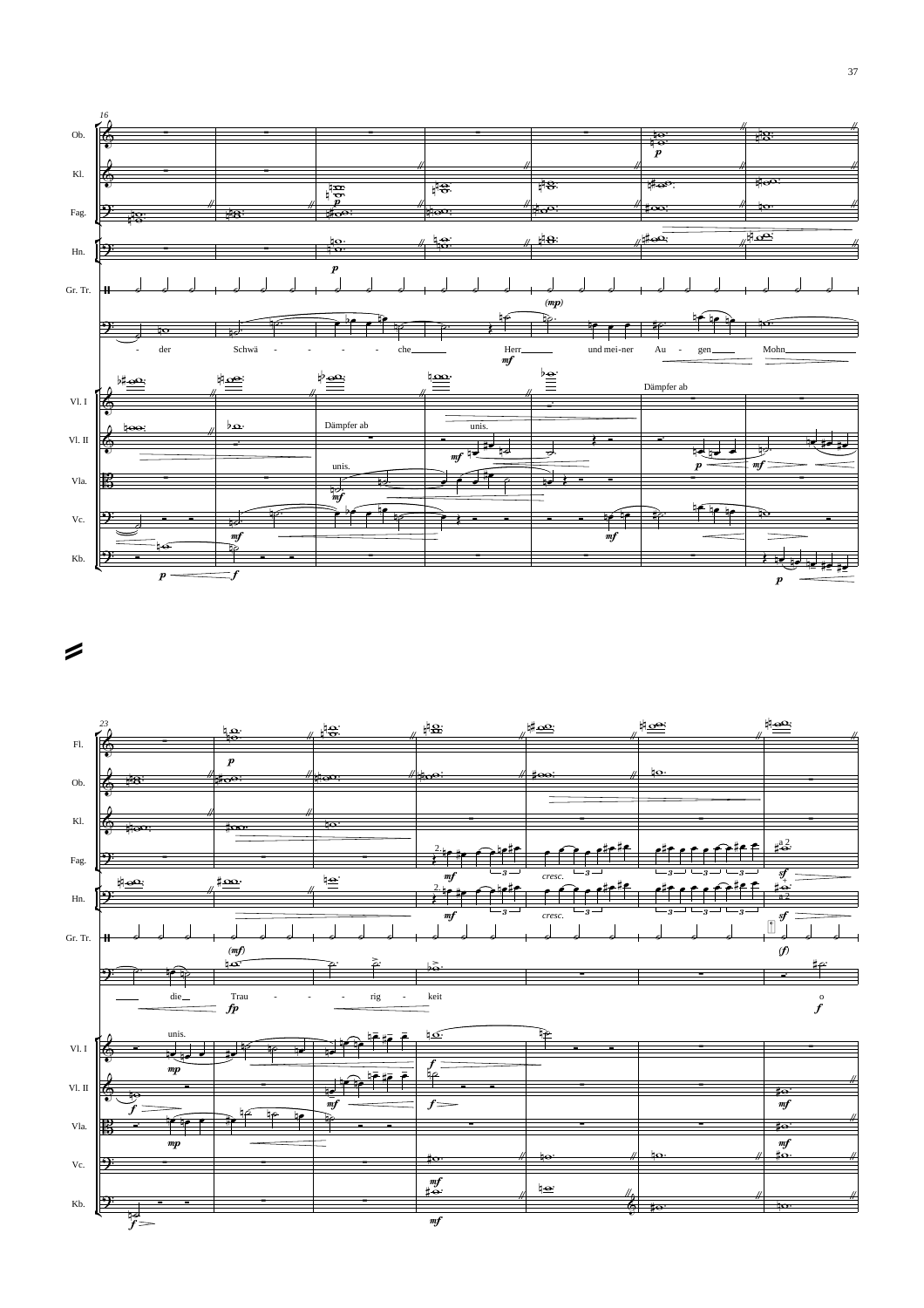![](_page_39_Figure_0.jpeg)

 $\geq$ 

![](_page_39_Figure_2.jpeg)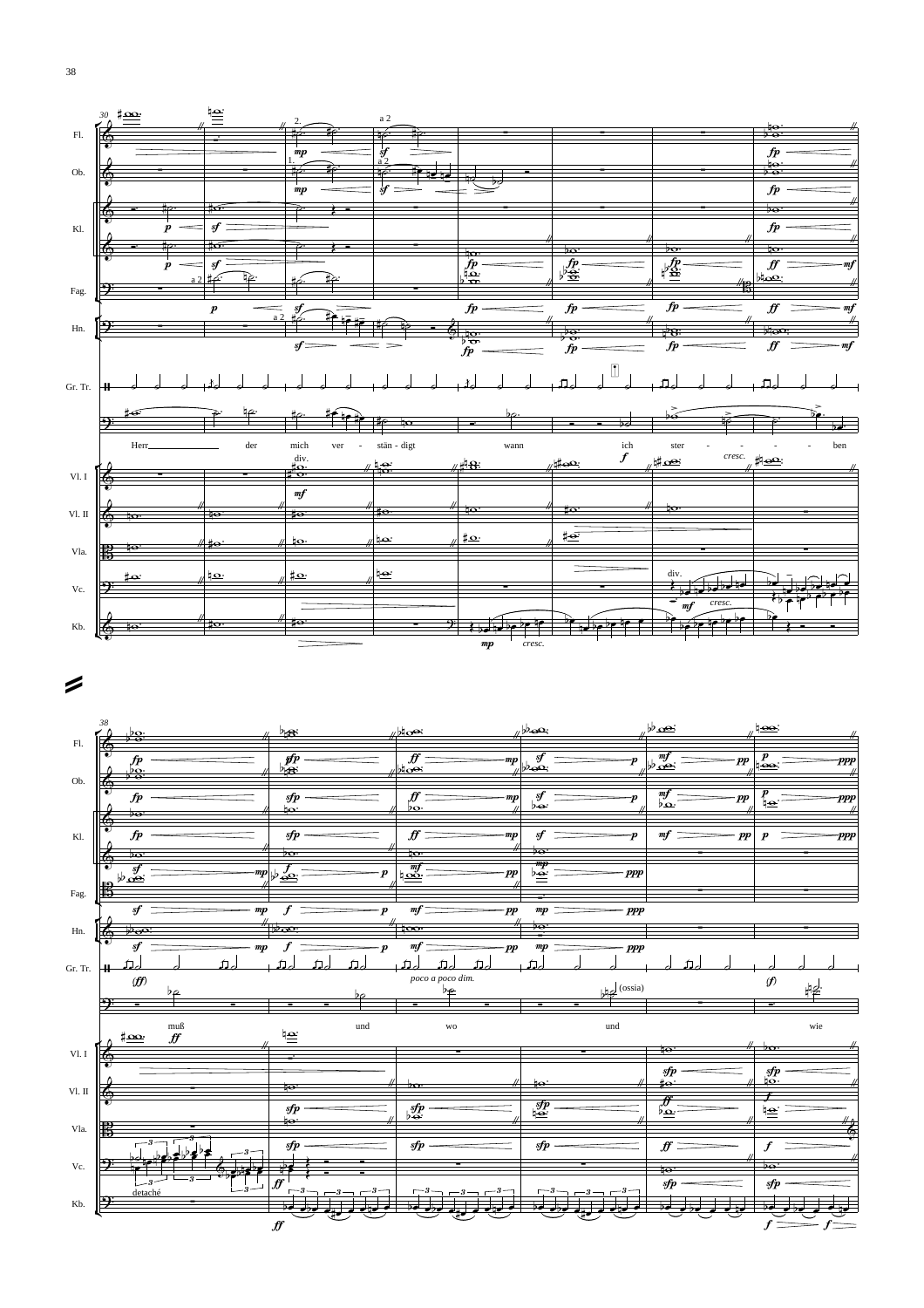![](_page_40_Figure_0.jpeg)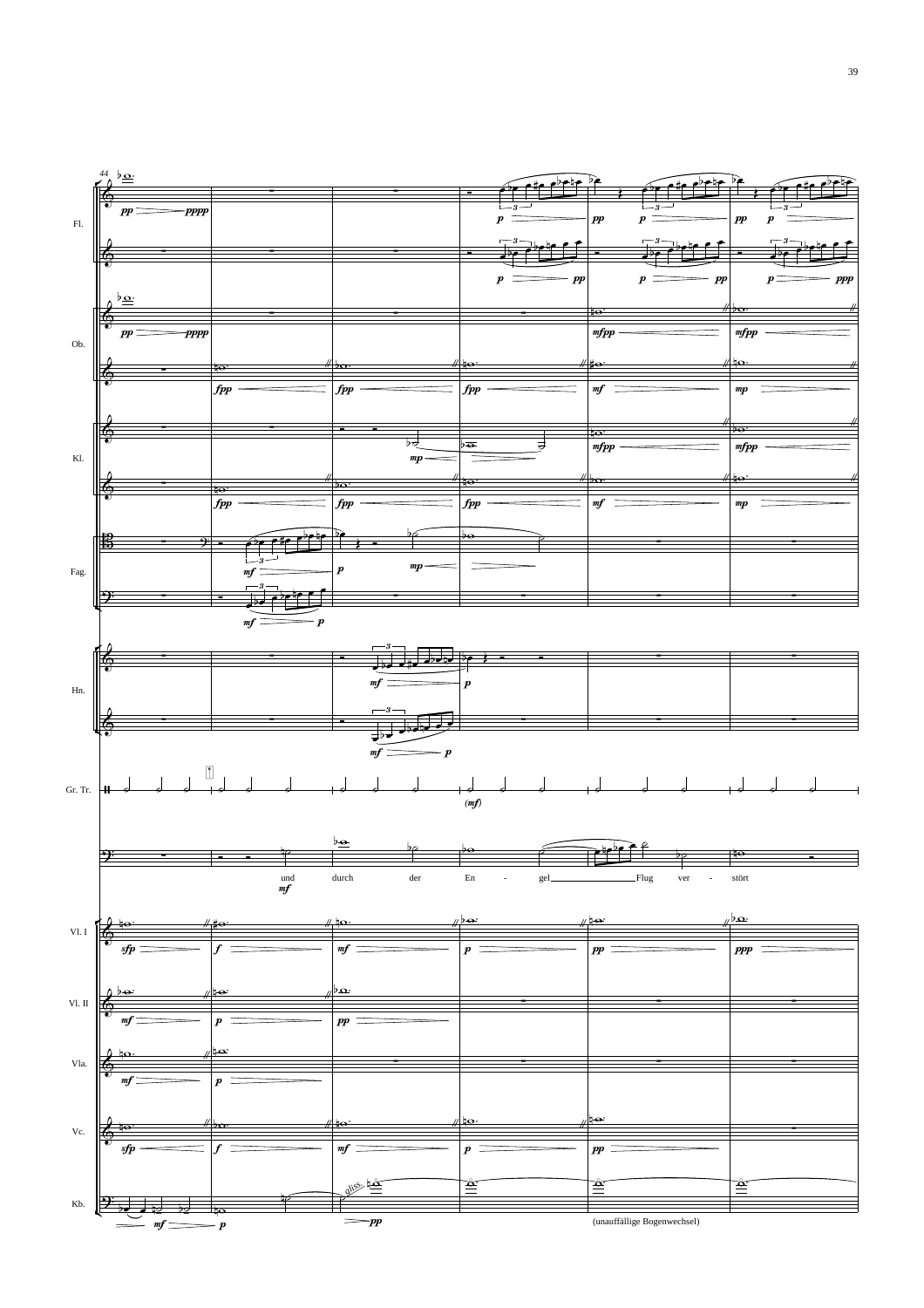![](_page_41_Figure_0.jpeg)

 $\boldsymbol{z}$ 

![](_page_41_Figure_2.jpeg)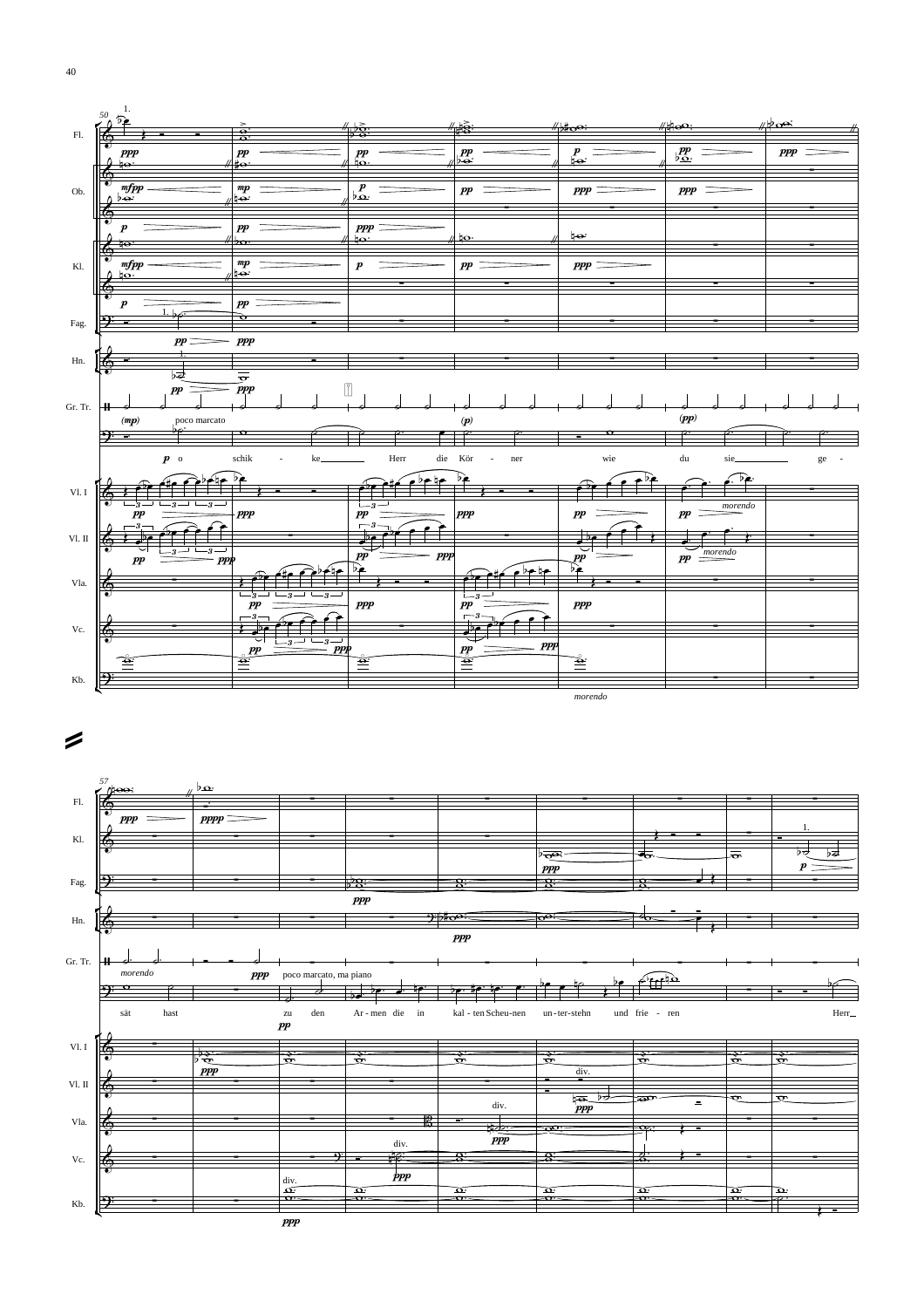![](_page_42_Figure_0.jpeg)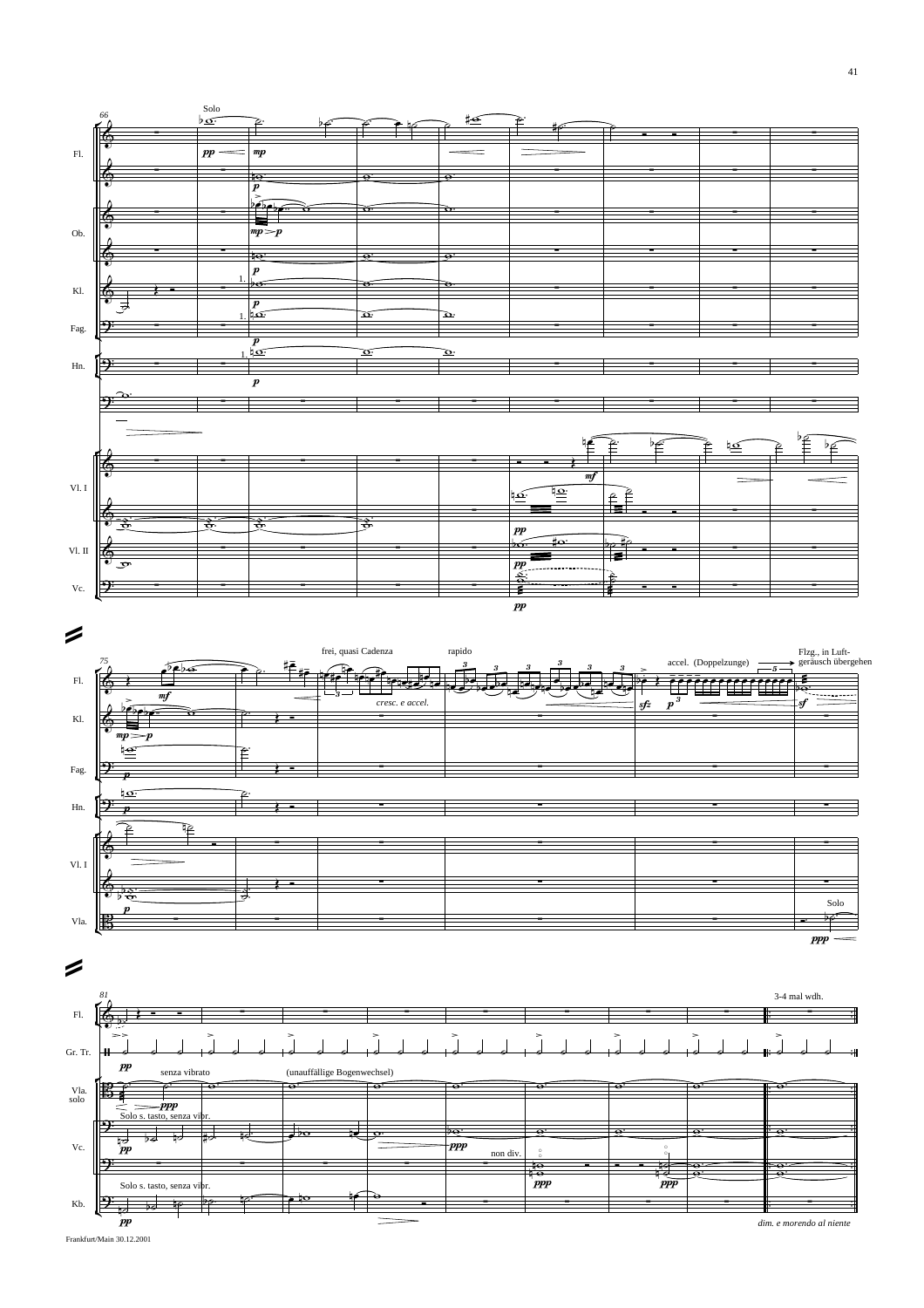#### **I. Sommerregen**

Hört auf, ihr Vögel, mich tröstet kein Abend, über der Brücke fällt Regen in meine Trauer, mich ändert kein Rauschen des Sommers, mich hält kein Wind wach…

 Morgen früh will ich nicht unter Bäumen gehn, meine Lider sind schläfrig nach Winter und Schnee, ich will im Regen zurückgehn zu Blättern und dunklen Truhen.

Hört auf, ihr Vögel, mich friert, mein Schatten wächst über die Nacht in die Wälder, dort ruhn unter schwarzen Blüten die Toten, die wandernden Toten aus.

#### **II. Was werde ich tun**

Was werde ich tun, wenn keine Scheune mehr für mein Dasein bettelt, wenn das Heu in nassen Dörfern verbrennt, ohne mein Leben zu krönen? Was werde ich tun, wenn der Wald nur in meiner Phantasie wächst, wenn die Bäche nur mehr leere, ausgewaschene Adern sind?

Was werde ich tun, wenn keine Botschaft mehr kommt aus den Gräsern? Was werde ich tun, wenn ich vergessen bin von allen, von allen …?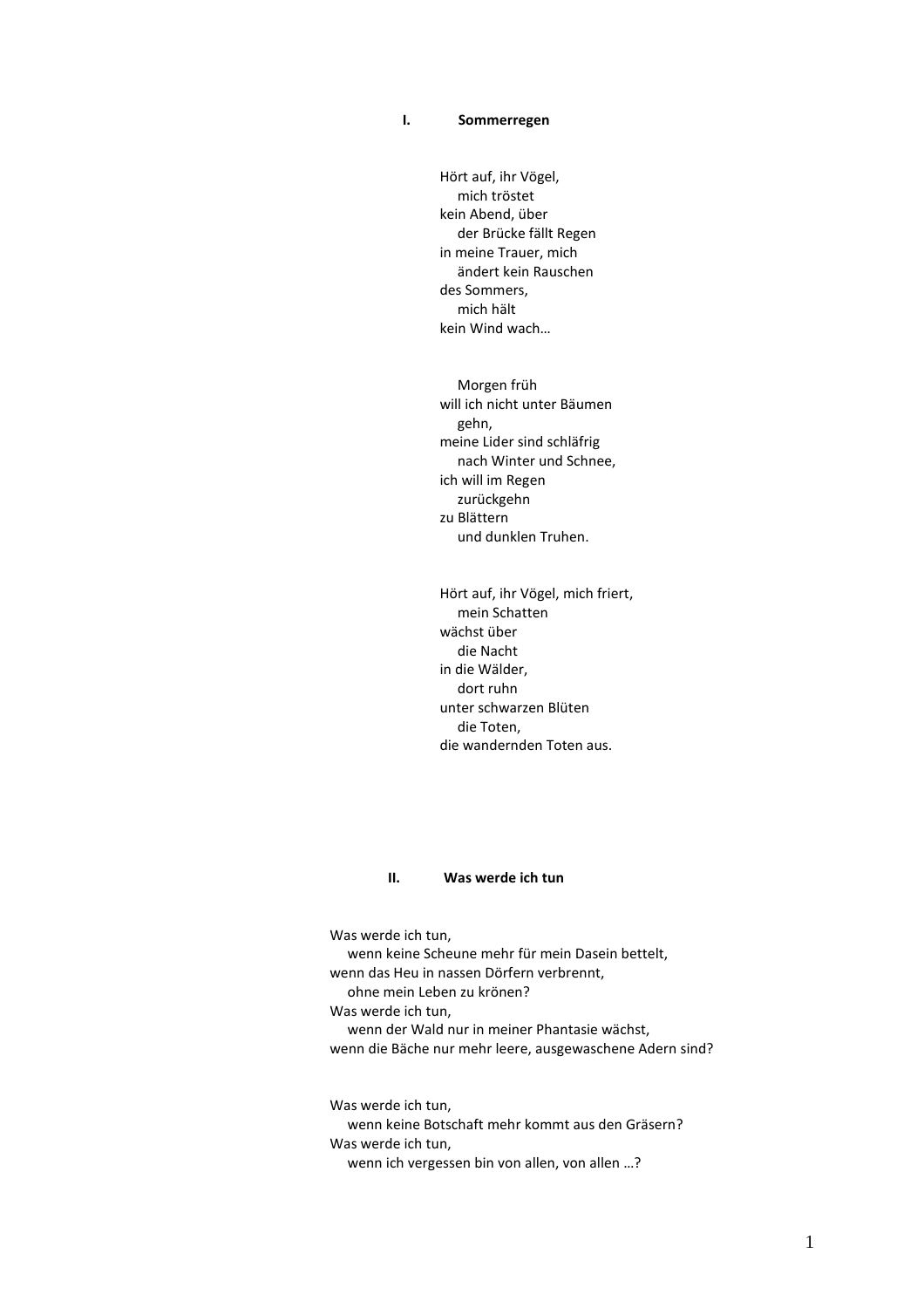#### **III. Mein Tod kommt bald**

 Mein Tod kommt bald über den Acker, müd, wenn in das Gras die Schatten stürzen schwarzer Raben und hinter dem Haus der Baum die Lider schließt im Schnee und nahen Winters Worte wehn … Die kranke Seele huscht umblickend nicht mehr auf das Dorf, hinüber.

#### **IV. Unmerklich weht der Wind**

 Unmerklich weht der Wind über das Land. Schon stellt der Winter mich im hohen Norden und wirft mich in sein schweigendes Gewand.

 Von späten Ernten trifft Der Frost mich wieder. Du stehst nicht auf. Du redest nur im Zorn. Mich stürzt im Herbst der Hunger deiner Glieder.

 Im Schlaf verteilt die Nacht die großen Orden der Vergänglichkeit. Mich rührt kein Traum. Vorm Fenster hör ich nachts den Tod im Baum.

 O dieser Frühling Der zerschlagen liegt. O dieser Sommer, tot, auf weißen Kissen. Den düstern Herbst hab ich In dir besiegt und eine Tür zum Winter aufgerissen. Die späten Nächte fürcht ich lang und klar. Verbittert such ich jetzt im Park, was war.